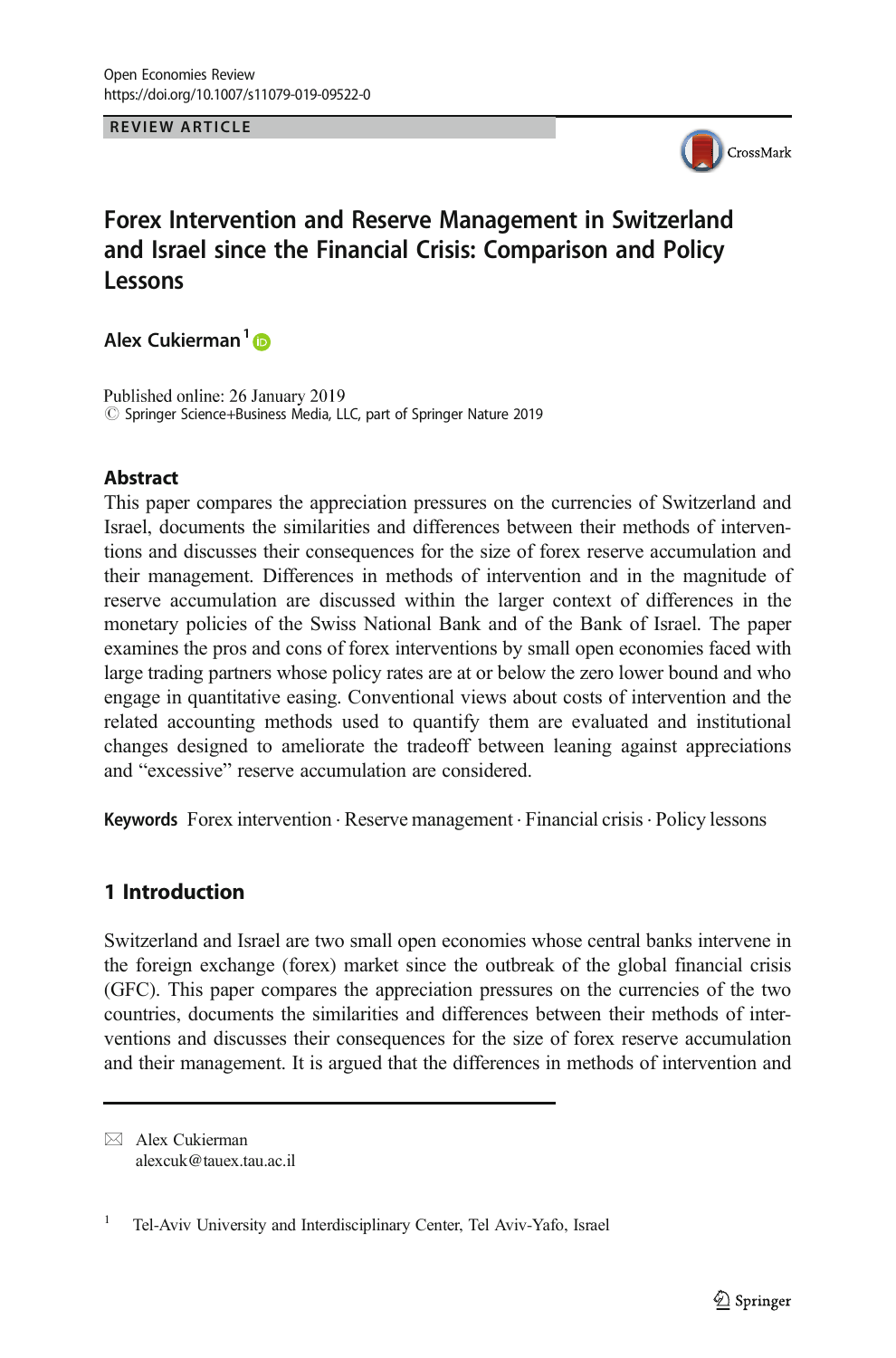in the magnitude of reserve accumulation should be understood within the larger context of differences in the monetary policies of the Swiss National Bank (SNB) and of the Bank of Israel  $(BOI)^1$ . Those differences are caused, in turn, by structural differences in inflation, growth, openness, and safe haven considerations between the two economies.

In both countries there are periods of discretionary interventions in which the central bank (CB) intervenes without preannouncing or committing to such policy in advance as well as periods of relatively "strong interventions" in which the CB commits to either maintain an exchange rate floor vis-à-vis the currency of a major trading partner (the Euro between 2011 and 2015 in Switzerland) or to buy preannounced relatively large quantities of forex per period (Israel 2008–2009). Following a comparison of the effectiveness of strong and discretionary interventions in the two countries the paper discusses the pros and cons of forex interventions by small open economies faced with large trading partners whose policy rates are at or below the zero lower bound (ZLB) and who engage in large scale assets purchases.

Sustained periods of intervention lead to large reserve accumulations that ultimately raise questions about potential costs of large reserves. The paper critically examines conventional views about such costs, the related accounting methods used to quantify them and proposes institutional changes designed to ameliorate the tradeoff between leaning against appreciations and "excessive" reserve accumulation.

The paper's organization follows. Section 2 compares the evolution of the nominal and effective exchange rates and the accumulation of forex reserves in Switzerland and Israel over the 2006–2016 period with particular attention to the periods of strong intervention. An important difference between the intervention policy of the BOI and that of the SNB is that it is sterilized in the first case and unsterilized in the second. Section 3 discusses the reasons for this and other differences within the broader context of monetary policy with particular emphasis on the differences in inflation, real growth, distance from the ZLB and potency of the safe haven motive. In particular, it argues that in a small open economy with relatively small amounts of assets denominated in domestic currency, large scale asset purchases often take the form of forex interventions. This is followed, in section 4, by a survey of existing evidence on the effectiveness of interventions in ironing out fluctuations and slowing down appreciations in nominal and effective ER in the two countries during discretionary as well as strong intervention periods. The section also briefly surveys the little existing evidence on the impact of the effective ER on exports in Israel.

Section 5 discusses the pros and cons of direct interventions in forex markets. An inevitable consequence of sustained periods of intervention is the accumulation of forex reserves beyond what is considered necessary for the precautionary needs of a country. Both Switzerland and Israel have reached this state already during the early phases of the GFC. This induced policymakers in both countries to gravitate toward the belief that there is a tradeoff between using forex interventions to lean against appreciations and "excessive" reserve accumulation. Section 6 critically examines the bases for this view including, in particular, the practice of measuring the costs of intervention in domestic currency in conjunction with the traditionally conservative investment policies of central banks. This is followed by concluding remarks.

<sup>&</sup>lt;sup>1</sup> In particular, the SNB policy rate hit the zero lower bound as early as 2011 when the Israeli policy rate was still in the neighborhood of 3 %.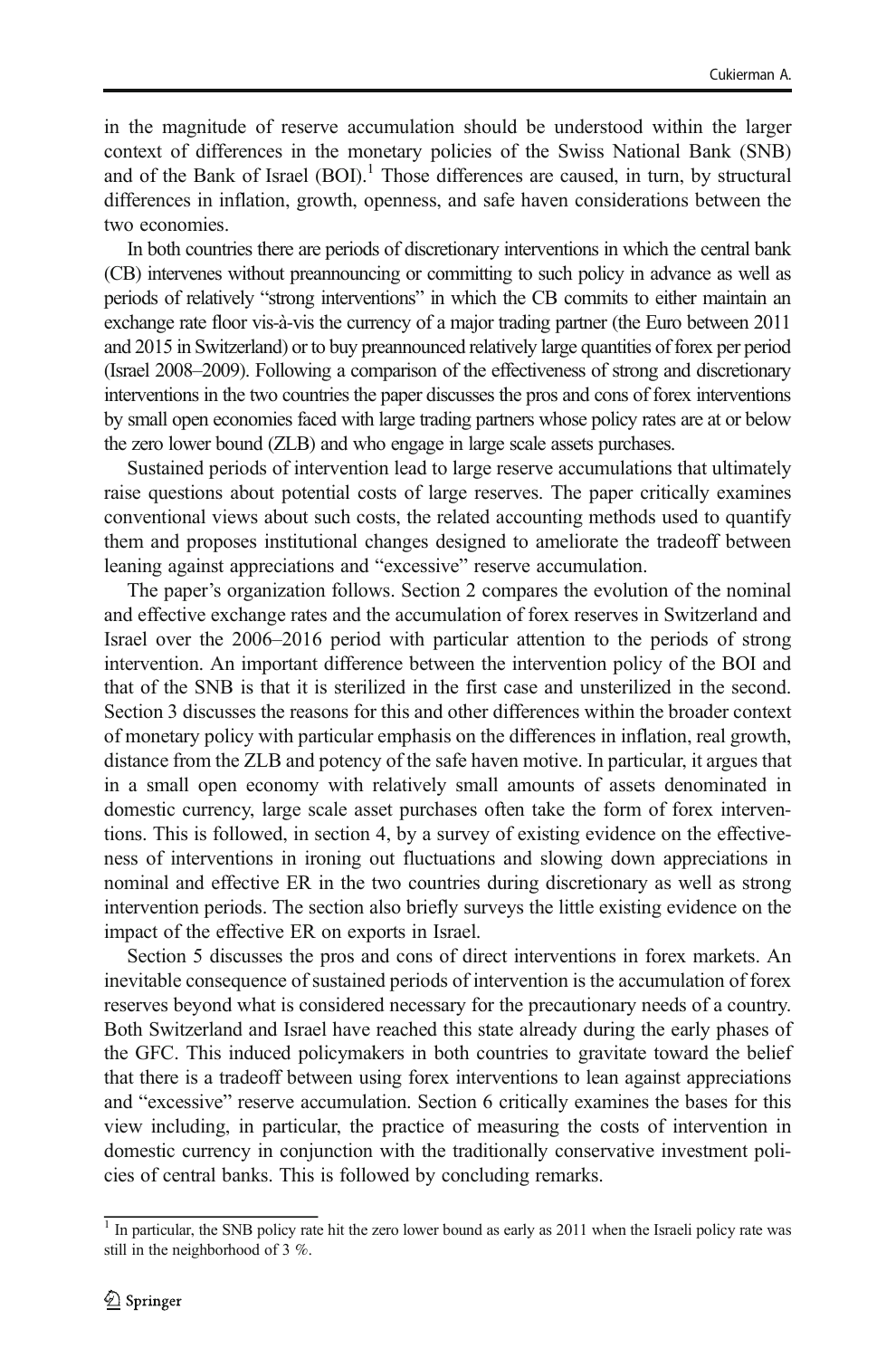### 2 Forex Intervention and Reserves during the Global Financial Crisis in Switzerland and Israel: Basic Facts

The Bank of Israel renewed forex intervention after a prolonged period of absence from this market in March 2008. The Bank's direct entry into the market was preceded by an announcement that, until further notice, it will purchase 25 million \$ worth of forex per day. In August 2008 the Bank raised daily purchases to 100 million \$ and maintained this rate until July 2009. Since August 2009 preannounced fixed purchases amounts were replaced by the purchase of, unspecified in advance, discretionary amounts. Between the third quarter of 2011 and the second quarter of 2013 the Bank did not intervene. Thereafter it renewed unspecified in advance, variable intervention.<sup>2</sup>

During 2008 and 2009 participation of the SNB in the forex market was limited to short term currency swaps between the Swiss Franc (CHF) and the dollar and the Euro. Unlike the BOI the SNB does not publish systematic accounts of the volume of its interventions in the forex market. But it does occasionally reveal data about relatively important amounts of interventions. The first such acknowledgment notes a purchase of around CHF 31 billion during the first quarter of 2010.<sup>3</sup> During 2011 the SNB took deliberate actions to increase liquidity and the volume of banks'sight deposits in order to stem the appreciation of the CHF.

On September 6 of the same year the SNB announced that it will prevent any appreciation of the CHF below 1.2 EUR/CHF by means of forex interventions.<sup>4</sup> It stated that it will enforce this minimum rate with the utmost determination and is prepared to buy foreign currency in unlimited quantities.<sup>5</sup> This statement was frequently reiterated following quarterly meetings of the Bank's Governing Board till the discontinuation of this policy in January 2015 shortly before the European Central Bank (ECB) substantially expanded financial asset purchases and moved the rate on its deposit facility deeper into negative territory. Fig. [1a](#page-3-0) below suggests that the preannounced nominal floor was tightly adhered to during the (roughly) three years between September 2011 and January 2015.6 From that point in time and on the SNB intervened "as necessary" without committing in advance to either a quantity of forex purchases or a given nominal exchange rate. Somewhat uncharacteristically the SNB acknowledged forex intervention after Brexit and reported in its 2016 Report that total forex intervention during this year amounted to CHF 67.1 billion CHF.

 $2$  Further details appear in Figure [1](#page-3-0) and the adjoining discussion in Ribon [\(2017\)](#page-21-0). A relatively small amount of purchases designed to offset the potential impact of gas discovery on the exchange rate was preannounced during the second quarter of 2013 and consistently implemented thereafter. The average monthly intervention over months with non zero interventions during the variable intervention period was 830 millions \$. This figure is substantially lower than the monthly intervention during the preannounced fixed intervention period.  $3$  Chronicle of monetary events, SNB 103rd Annual Report (2010), p. 196.

<sup>&</sup>lt;sup>4</sup> The paper uses the widespread convention that the notation EUR/CHF refers to the number of CHF needed to purchase one unit of the Euro (EUR). The currency in the numerator is known as the base currency and the one in the denominator as the countercurrency or quote currency. Or, in other words, EUR/CHF designates the number of units of domestic (Swiss in this case) currency per unit of foreign currency (Euro in this case). <sup>5</sup> Chronicle of monetary events, SNB 104th Annual Report (2011), p. 201.

<sup>&</sup>lt;sup>6</sup> The maximal monthly increase in forex reserves was 92 billion CHF. It occurred just prior to the enactment of the 1.2 floor against the Euro in September 2011. Interestingly part of this increase was reversed one month later. But even after this reversal the cummulative increase in forex reserves between August and October 2011 amounted to 73 billion Swiss Francs. By contrast the maximal monthly increase in forex reserves at the BOI was smaller by several orders of magnitudes. This maximum was around 4 billion \$ and it occurred at the beginning of the transition to the discretionary intervention period. An important reason for this difference is the much stronger safe haven demand for the Swiss Franc relatively to such a demand for the Israeli Shekel.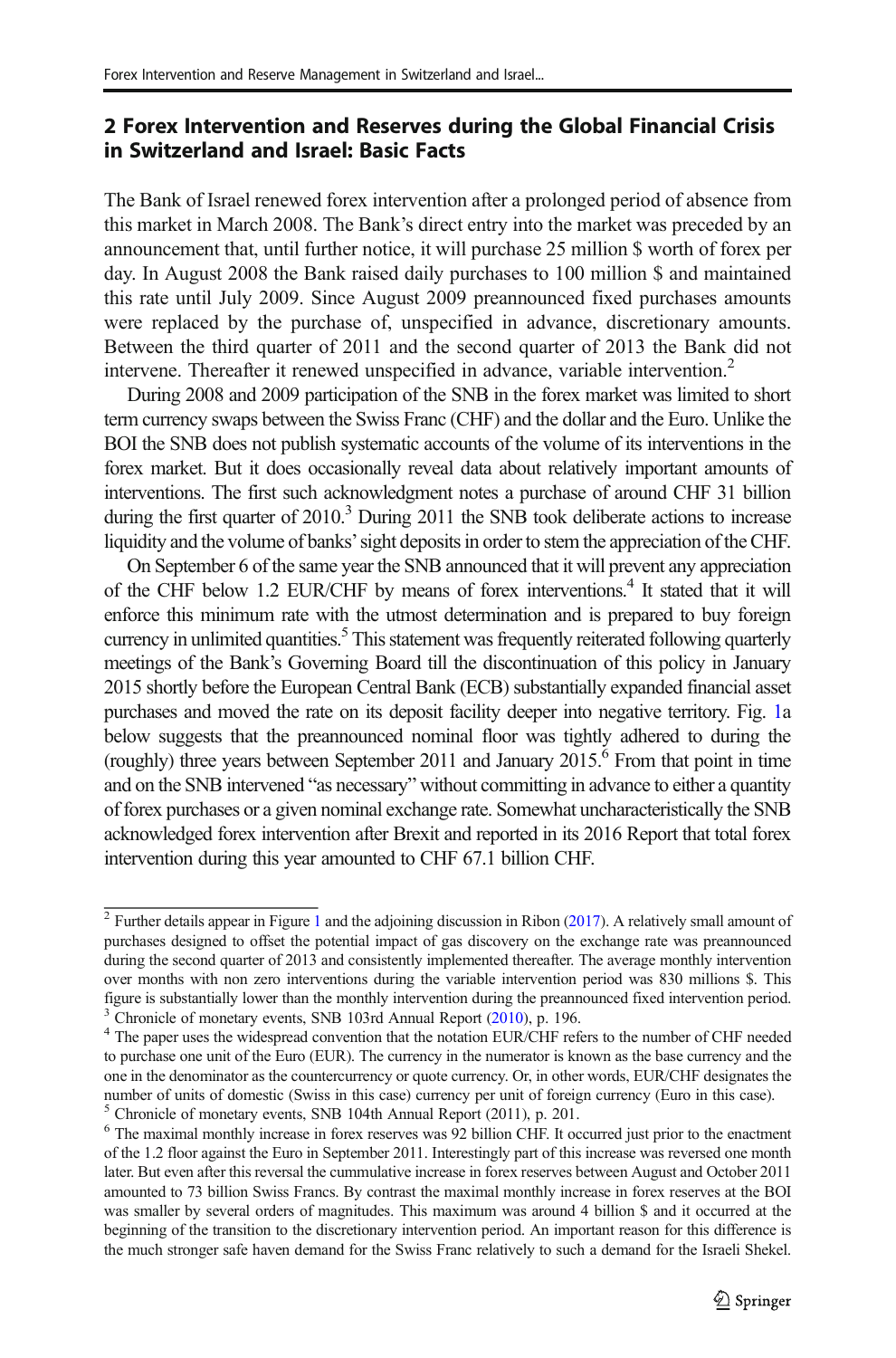<span id="page-3-0"></span>

Fig. 1 a Switzerland versus Israel -Comparison of nominal exchange rates, Jan 2006 = 100.0. b Switzerland versus Israel -Comparison of nominal effective exchange rates, Jan 2006 = 100.0

Figure 1a shows indices for the evolution of the nominal Shekel to US dollar rate (USD/ILS) and the Swiss Franc to Euro rate (EUR/CHF) from the beginning of 2006 till the beginning of 2017. By convention decreases in the indices indicate an appreciation of the domestic currency.<sup>7</sup> In order to facilitate comparison of percentage rates of appreciation across the two countries both exchange rate indices are normalized to a common base of 100 in January 2006. Using similar conventions Fig. 1b shows the evolution of effective nominal exchange rate in the two countries over the same period. The vertical red lines in the two figures indicate the period during which the preannounced floor on the EUR/CHF rate was in effect.

The figures show that during the decade starting in 2006 the domestic currencies and the effective exchange rates of both countries were subject to similar persistent trends of appreciation. Over the entire period this trend is somewhat stronger for the Swiss nominal exchange rate and virtually identical for the effective nominal exchange rates of both countries.<sup>8</sup> The figures suggest that the period of large preannounced fixed

 $\frac{1}{7}$  This corresponds to the convention that specifies the USD/ILS rate as the number of ILS per USD and the EUR/CHF as the number of CHF per one EUR.

In spite of this, the cumulative rate of appreciation of the **real** effective exchange rate (not shown) of the Swiss Franc is somewhat smaller than that of the Israeli Shekel. As documented later this is due to the fact that Swiss inflation was generally lower than that of Israel over the sample period.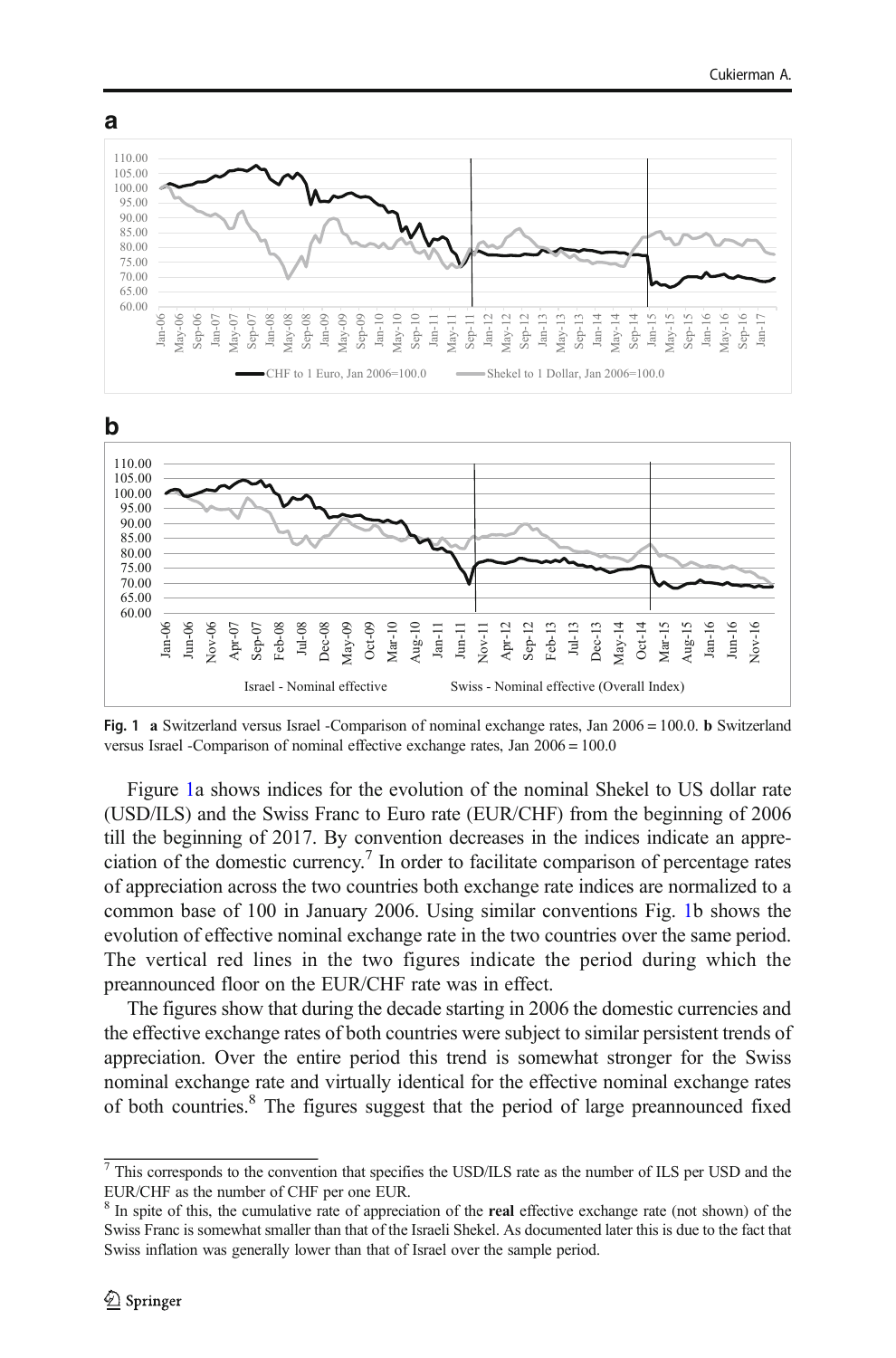Israeli interventions that started in March 2008 was preceded by unusually large appreciations in both the nominal and the effective rates of exchange of the Shekel. Similarly, the September 2011 SNB commitment to prevent appreciation of the CHF beyond 1.2 CHF to one Euro was preceded by relatively swift and large appreciations in both the nominal and effective exchange rates of the Swiss currency.

When implemented, forex interventions by both the SNB and the BOI slowed down the general appreciation trends in Switzerland and Israel.<sup>9</sup> Independently of whether the CB commits to purchase some amounts of forex or to a particular exchange rate, the general trend toward appreciation forced both CBs to increase foreign exchange reserves. When Israeli intervention was renewed in March 2008, its main objective was to raise Israel's forex reserves that were deemed insufficient at the time in view of Israel's forex obligations and its geopolitical situation.

But, as those reserves grew rapidly during 2008 and 2009 it became apparent that the main, longer term, objective of intervention was the preservation of competitiveness in a world characterized by a shrinking volume of trade and extremely low interest rates.<sup>10</sup> Maintenance of a high level of economic activity and of international competitiveness' under similar world circumstances was the major motive for forex intervention by the SNB throughout the entire period. A contributing factor was the fact that, once the effective lower bound was reached forcing the SNB to rely more heavily on large scale assets purchases, it became necessary to buy foreign assets since the stock of CHF denominated was too small. As was the case in China resisting appreciation led to a buildup of international reserves.

Figure [2](#page-5-0) presents the evolution of forex reserves in Switzerland and Israel as a share of GDP between 2006 and 2016. The vertical light lines show the period of Israel's relatively strong quantitative intervention (2008-end of Q1 till 2009-beginning of Q3) and the vertical dark black lines show the period of Swiss determined commitment to an exchange rate floor on the EUR/CHF exchange rate. Examination of the changes in the GDP share of reserves over those two periods reveals that, in both Switzerland and Israel this share roughly doubled between the beginning and the end of the relatively strong respective intervention periods (from 41% at the end of the third quarter of 2011 to 79% at the end of the first quarter of 2015 in Switzerland and from 14% at the end of the first quarter of 2008 to 27% at the end of the third quarter of 2009 in Israel). In view of the difference in the form of strong commitment between Switzerland and Israel (an exchange rate floor in the first case and preannounced fixed forex purchases in the second) this similarity is striking.

At the beginning of 2006 the Israeli GDP share of forex reserves was twice that of Switzerland. This pre-crisis difference was due to the particular geopolitical situation of Israel along with the fact that Switzerland is an important financial center that (unlike Israel) does not need large amounts of forex reserves during normal times. As the global GFC entered its post-Lehman acute phase the SNB reduced the policy rate to 0.25 during the last quarter of 2008 and started to engage in undisclosed

<sup>&</sup>lt;sup>9</sup> But decisions about interventions were not explicitly aimed at maintaining a particular crawling peg.

<sup>&</sup>lt;sup>10</sup> When Israeli intervention was renewed there was no tradeoff between preservation of competitiveness and "excessive" buildup of forex reserves since those reserves were initially too low. During this initial period intervention was particularly beneficial since it helped to preserve competitiveness on international market while replenishing forex reserves at a relatively low price of foreign exchange. It is argued later that, under appropriate reform of institutions, the "tradeoff" that emerged later can be largely mitigated.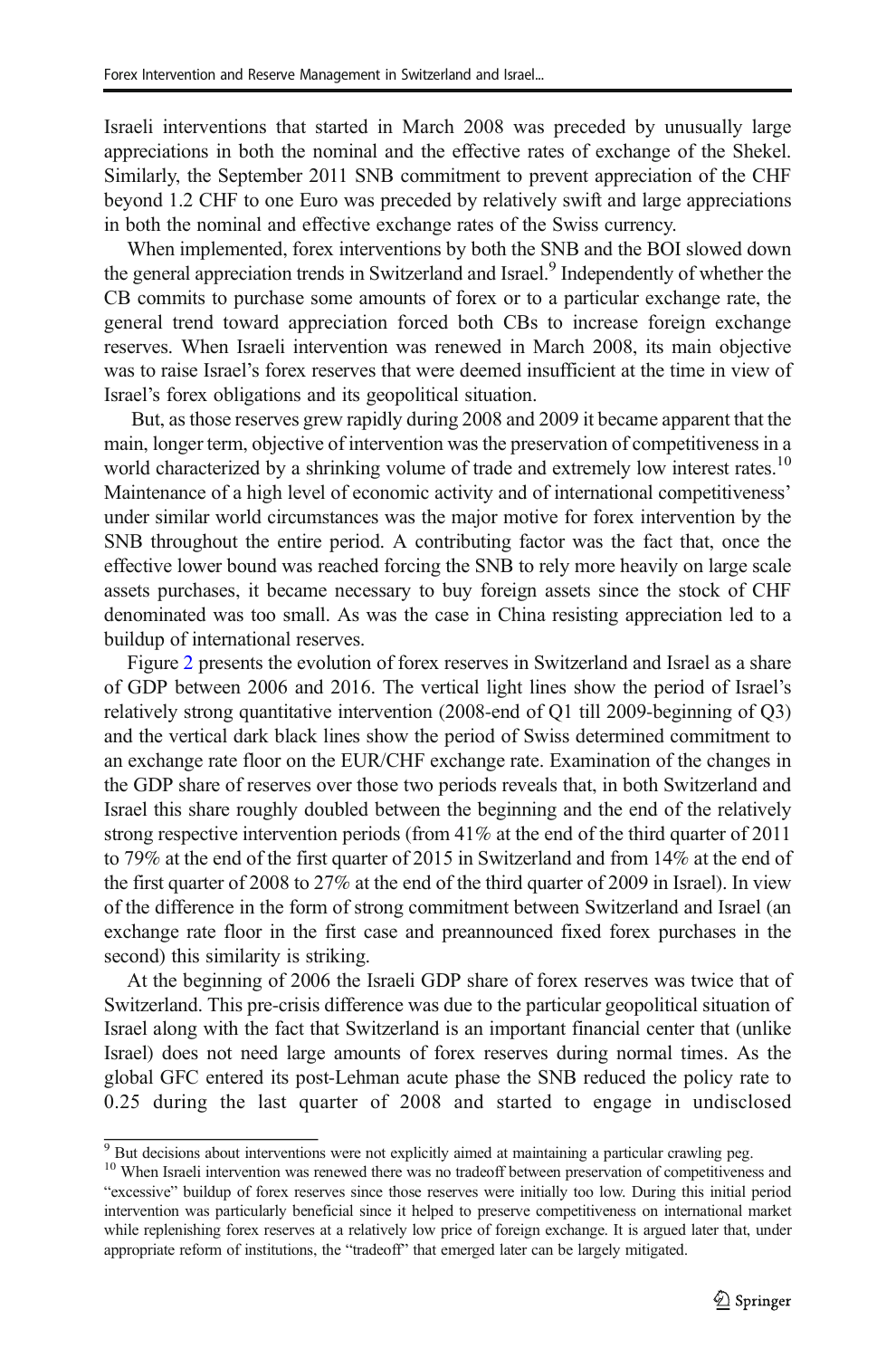<span id="page-5-0"></span>

Fig. 2 Switzerland vs Israel -Forex reserves as a share of GDP

amounts of forex intervention. Those policy measures were aimed at maintaining competitiveness and economic activity as well as to offset the deflationary tendencies that engulfed Switzerland and other developed economies after the collapse of Lehman Brothers. Essentially Switzerland reached the vicinity of the ZLB already at the end of 2008 and, following the lead of the Fed, engaged in quantitative easing (QE). Since the share of trade in Switzerland is substantially larger than that of the US the bulk of those QE operations took the form of purchases of foreign exchange denominated assets that resulted in swift increases in forex reserves. As a consequence, and as shown in Fig. 2, between the beginning of 2009 and the second quarter of 2010 the share of reserves to GDP increased from less than 10 % to over 30 %. By that time, the share of Swiss reserves had become larger than that of Israel for the first time. It is noteworthy that this occurred prior to the SNB commitment to defend a 1.2 floor for the EUR/CHF rate and in spite of a doubling of the Israeli GDP share of reserves between March 2008 and the end of the third quarter of 2009. This fact highlights the relatively stronger appreciation pressures on the CHF due to its role as a safe haven currency. As recounted earlier the commitment to a floor led to a further doubling of the share of Swiss reserves (to 70% of GDP at the end of the first quarter of 2015). Continuation of largely undisclosed amounts of intervention since then increased this share to the size of GDP by the end of 2016.

By contrast, after reaching 30% of GDP during 2010 the Israeli GDP share of forex reserves remains stable in this range to this day. The stability in the Israeli share was achieved in spite of non-negligible additional purchases of forex by the BOI for the following two reasons: A robust rate of real growth that was uniformly larger than that of the Swiss economy since the outbreak of the financial crisis (Fig. [3\)](#page-6-0) and a general trend toward appreciation of the ILS.

The accumulation of forex reserves by the SNB and the BOI forced both central banks to devote more resources to the management of those reserves and to gradually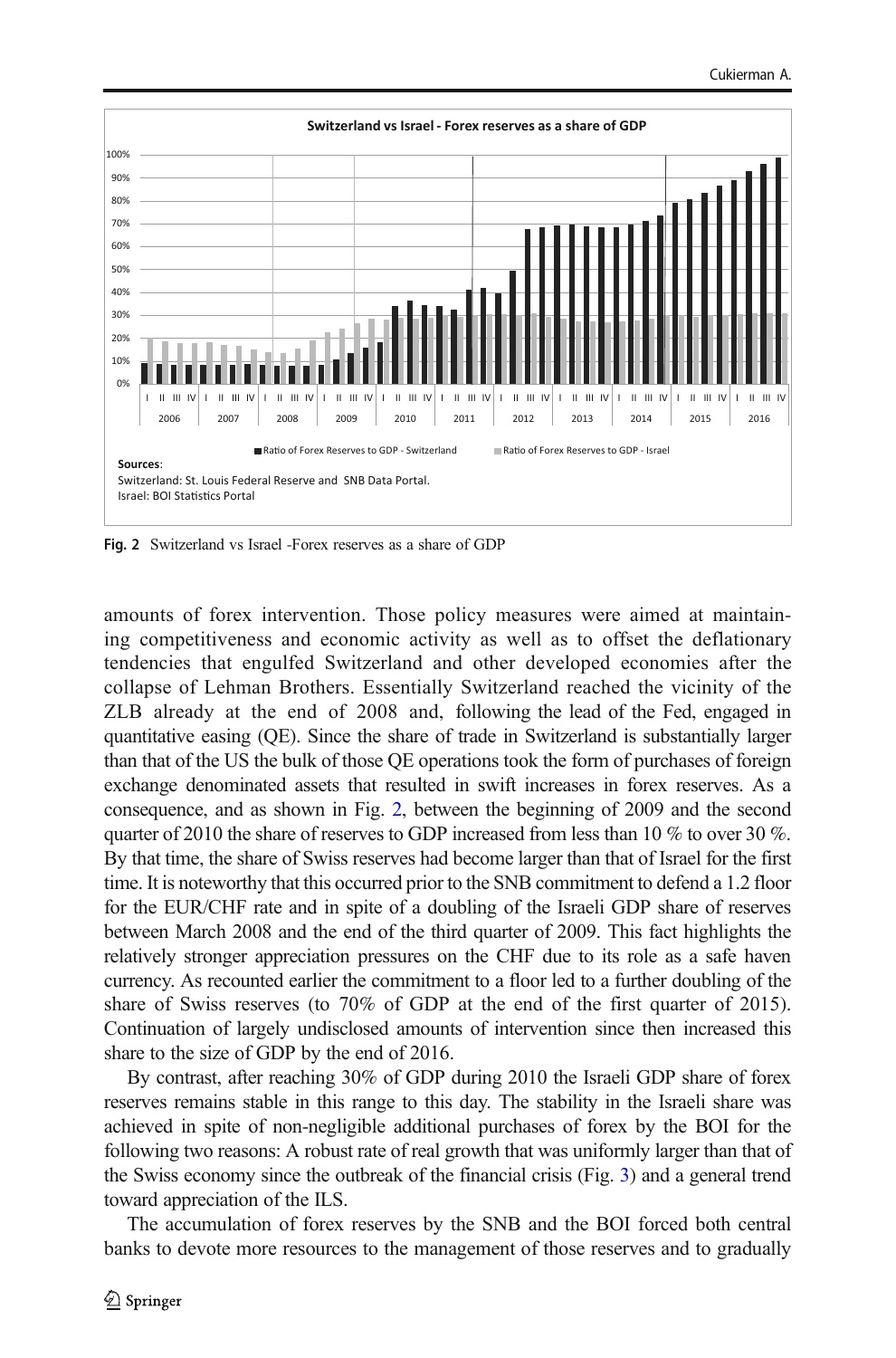<span id="page-6-0"></span>



Fig. 3 Switzerland versus Israel -Quarterly changes in GDP at yearly rates (percentages)

increase the share of equity investment. Due to it's substantially higher accumulation of reserves the SNB had to substantially enlarge its asset management division. It also was one of the first CB's to expand the investment of reserves into stocks which turned out to be quite profitable. Those and related issues are discussed later in the section on the potential consequences of "excessive" reserve accumulation.

#### 3 Forex Interventions and Monetary Policy – Switzerland Versus Israel

An important difference between the Israeli and Swiss forex interventions is that in the first case such interventions were sterilized whereas, from some point in time and on, Swiss interventions were not sterilized at all. Understanding the reasons for this and related differences requires a broader look at the differences in the monetary policies of the two central banks and of the motives underlying those differences.<sup>11</sup> Fig. [4](#page-7-0) displays the behavior of the monetary policy rates of the SNB and of the BOI over the 2006–2016 period. Both rates decrease sharply following the downfall of Lehman's Brothers during the second half of 2008. But their subsequent behavior differs. The Swiss policy rate drops to 0.25 already during the second quarter of 2009, stays there for over a year, drops to zero during the last quarter of 2011 and finally deeps into negative territory.<sup>12</sup> The current negative rate of −0.75 has been in effect since January 2015.

By contrast, after dropping to a temporary minimum of 0.5 during the second quarter of 2009, the BOI policy rate resumes an upward trend reaching a local maximum of

<sup>&</sup>lt;sup>11</sup> Over the 2006–2016 period the correlation between the ratio of forex reserves to GDP and the ratio of the monetary base to GDP was 0.98 in Switzerland and 0.85 in Israel.

<sup>&</sup>lt;sup>12</sup> Actually the drop of the Swiss policy rate to 0.25 preceded similar drops in the policy rates of the US, the UK and Japan by one or two quarters. Details appear in Figure 1.1 of Bean et al. [\(2015\)](#page-21-0).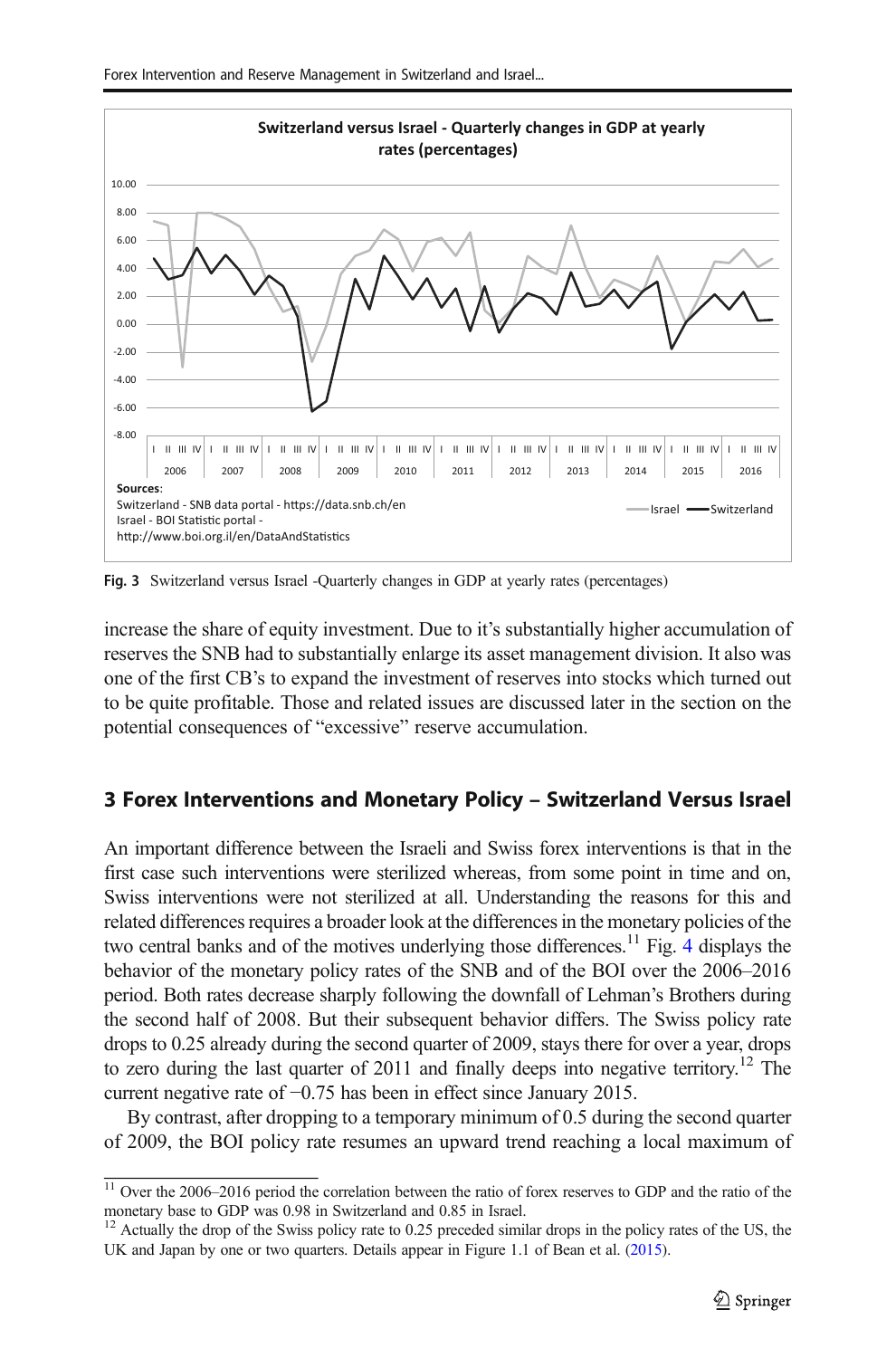<span id="page-7-0"></span>

Fig. 4 Israeli and Swiss policy rates

3.25% during the third quarter of 2011. From that point and on the BOI rate gradually declines reaching the current floor of 0.1 during the second quarter of 2015. The broad picture that emerges from Fig. 4 is that the BOI rate has been uniformly higher than that of the SNB and that the latter engaged in rate cutting substantially earlier than the BOI. Two important factors that explain those policy differences are the differences in inflation and in real growth rates between Switzerland and Israel. Figure [5](#page-8-0) shows that during the bulk of the 2006–2016 period Israeli inflation was higher than its Swiss counterpart and Fig. [3](#page-6-0) shows that it also grew more vigorously over the financial crisis. Since it had both lower inflation and lower economic activity, the SNB chose to set lower policy rates than its Israeli counterpart and did that substantially earlier. Obviously this difference in policy stances is consistent with standard inflation targeting (IT).

Figure [6](#page-9-0) shows the GDP shares of monetary bases in Israel and Switzerland.<sup>13</sup> Comparing the evolution of those shares with those of forex reserves in Fig. [2](#page-5-0) suggests that, by and large, the BOI sterilizes the impact of forex interventions on the base while the SNB does not. Essentially since 2009, after its policy rate drops to 0.25, the SNB engages in QE operations similar to those initiated by the Fed around the same time. However, unlike the relatively insular Fed whose QE operations were aimed mainly at domestic assets, the SNB bought mostly foreign assets. As a consequence the bulk of the SNB QE operations took the form of increases in forex reserves alongside the increase in the monetary base. This policy difference is traceable to the high degree of openness of the Swiss economy, along with the fact that the CHF is a safe haven currency. In addition the domestic bond market is too small to accommodate large scale asset purchases.

The positive correlation between the monetary base and forex reserves is particularly striking since the fourth quarter of 2011, when the Swiss policy

<sup>&</sup>lt;sup>13</sup> As in Figure [2](#page-5-0) the vertical light and dark black lines denote respectively the periods of relatively strong intervention in Israel and Switzerland.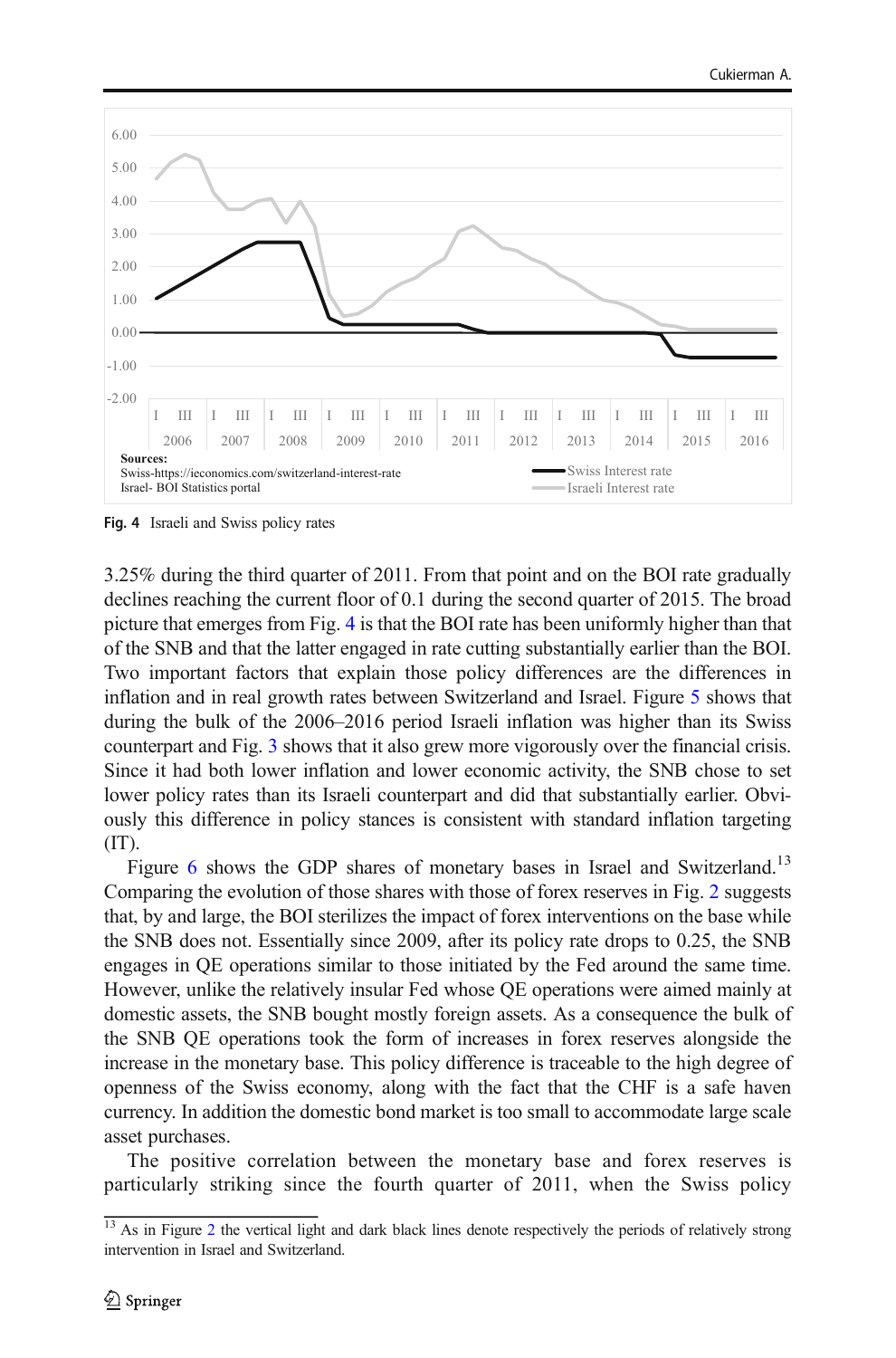<span id="page-8-0"></span>

Fig. 5 Israeli and Swiss Inflation (monthly, year on year)

rate hit the ZLB and ultimately dips into the negative range (until that time the correlation between the shares is 0.64. From the last quarter of 2011 and on the correlation is 0.98). Due to both low growth and inflation this policy of nonsterilized interventions was probably consistent with the SNB objectives of the time. However it bears pointing out that engaging in sterilized forex interventions may not even be feasible when the policy rate is in negative territory. The reason is that, in order to engage in sterilization, the CB has to entice banks and the public to hold funds in the CB or to buy CB obligations (SNB debt certificates in Switzerland and "Makam" in Israel). This requires paying at least a small positive rate which is not feasible when the policy rate is in negative territory. Even if there is enough substitutability between bank reserves and short term CB bills to allow some small differential between the rates on reserves and on CB bills sterilization is likely to be counter-productive when the economy is at the effective lower bound (ELB). The reason is that at the ELB the natural rate of interest is lower than the ELB in the first place. Hence abstaining from sterilizing forex interventions helps in closing some of the undesirable positive gap between the ELB and the natural rate of interest.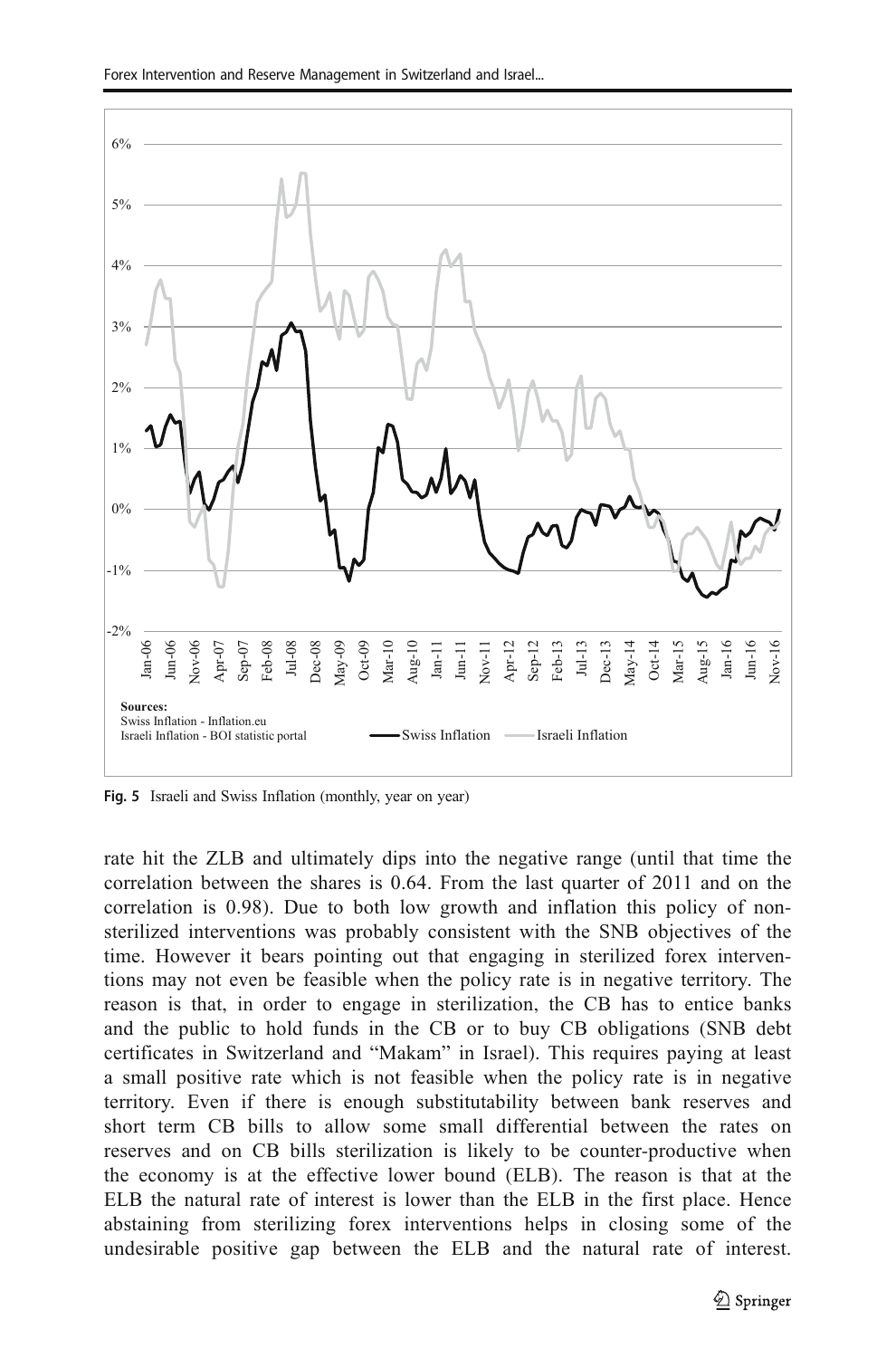<span id="page-9-0"></span>

Fig. 6 Switzerland versus Israel: Monetary base as a share of GDP -h/GDP

The reason is that, as a conceptual matter, the natural rate of interest is the real rate at which the inflation and output gaps are zero rather than negative.<sup>14</sup>

## 4 Some Evidence on the Effectiveness of Intervention in Israel and Switzerland

Once forex reserves cross a certain threshold the main reasons for intervention are to iron out short term fluctuations in the exchange rate and to slow down persistent, but ultimately reversible, appreciations due mainly to capital flows. This section presents some modest results on the effectiveness of strong interventions in achieving the first objective and surveys existing evidence on the effectiveness of intervention in slowing down appreciations. The first objective is grounded in the view that, due to risk aversion, exporters prefer stable nominal, (as well as effective and real exchange rates) to variable ER.

The ultimate justification for the second objective relies on the existence of fixed exit and entry costs for exporting enterprises. If it is ultimately expected to be reversed, there is a case for leaning against an appreciating domestic currency even if it is expected to persist for several years. By partially neutralizing such appreciations the CB saves the additional fixed costs that would have to be incurred by private enterprises to rebuild their production and marketing lines after exiting during periods of strength of the domestic currency. The persistent expansionary monetary policies of the Fed and of the ECB provide a fitting example of such a case. Although they persist such policies are ultimately expected to be reversed.

 $14$  A fuller discussion appears in Laubach and Williams [\(2015\)](#page-21-0) and Curdia ([2015](#page-21-0)).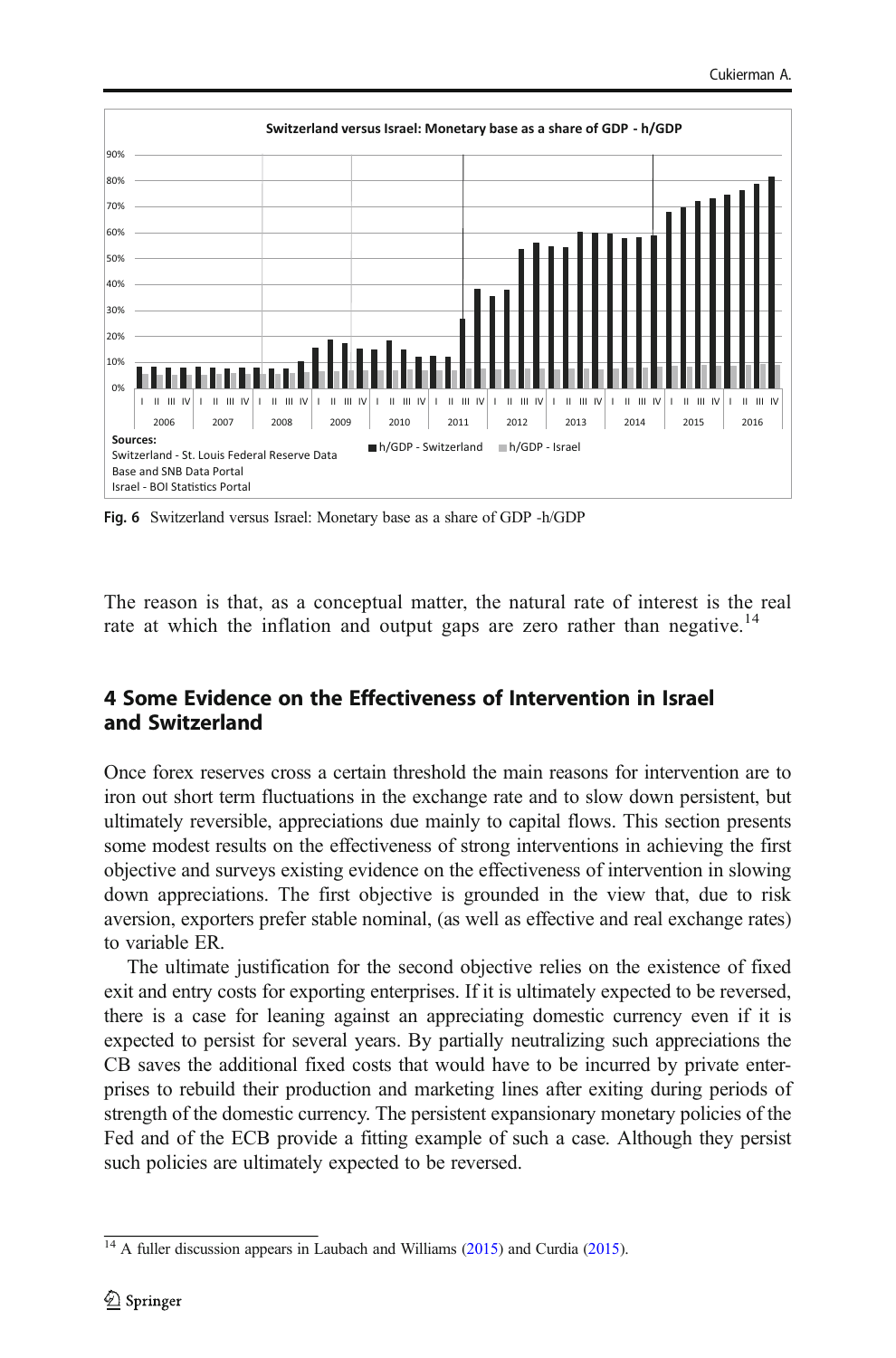Table 1 presents evidence on fluctuations in the nominal, effective and real ER in Switzerland and Israel during periods of strong intervention and other periods. The "other periods" are split further into periods prior and after periods of strong interventions. For Switzerland the nominal ER is the EUR/CHF rate and for Israel it is the USD/ ILS rate.

The Swiss era of strong intervention is taken to be the period over which the SNB was committed to maintain a floor of 1.2 CHF to the Euro. For Israel it is the period of relatively large scale preannounced forex purchases by the BOI (precise dates appear at the bottom of Table 1). Comparison of columns (1) and (2) in Table 1 suggests that fluctuations in the nominal effective and real ERs have been significantly reduced during periods of strong intervention in both Switzerland and Israel. Fluctuations in the EUR/CHF nominal rate were almost completely eliminated during the SNB commitment to the 1.2 floor.

By contrast fluctuations in the nominal USD/ILS rate did not change much during the period of large scale preannounced forex purchases. Obviously, part of this difference is due to the fact that the SNB committed to an ER target while the BOI committed to purchasing prespecified but limited amounts of forex. Another part of the difference is due to the fact that, although both CBs ultimately target effective rates, the correlation between the USD/ILS rate and the Israeli effective ER is weaker than that between the EUR/CHF and the Swiss effective ER. It is remarkable that, in contrast to Israel, Swiss fluctuations in all three types of ERs are lower in the post strong intervention period than prior to it.

The general conclusion from the table is that, for both countries, strong interventions managed to dampen fluctuations in both nominal and real effective ERs. This dampening effect lasted even after the removal of strong intervention in Switzerland, but not in Israel. This difference is probably due to continued non-negligible verbal intervention by the SNB even after the removal of the 1.2 floor in combination with memories of its strong determination to defend the floor as long as there were no dramatic changes in the monetary policy of its main trading partners.

| Type of<br>exchange rate         | Country          | Strong<br>intervention<br>(1) | No Strong<br>intervention<br>(2) | Prior to strong<br>intervention period<br>(3) | After strong<br>intervention<br>period $(4)$ |
|----------------------------------|------------------|-------------------------------|----------------------------------|-----------------------------------------------|----------------------------------------------|
| Nominal ER                       | Switzerland 0.01 |                               | 0.22                             | 0.14                                          | 0.02                                         |
|                                  | Israel           | 0.31                          | 0.28                             | 0.31                                          | 0.16                                         |
| Nominal Effective ER Switzerland |                  | -1.33                         | 13.14                            | 8.65                                          | 0.71                                         |
|                                  | Israel           | 3.11                          | 7.55                             | 3.64                                          | 4.97                                         |
| Real Effective ER                | Switzerland      | 1.34                          | 7.77                             | 6.69                                          | 1.17                                         |
|                                  | Israel           | 2.70                          | 6.48                             | 2.81                                          | 3.05                                         |

Table 1 Standard deviations of exchange rates by exchange rate (ER) types and intervention periods - Switzerland versus Israel

Strong intervention periods are identified as October 2011–December 2014 for Switzerland and April 2008– July 2009 for Israel

Source: Author's calculations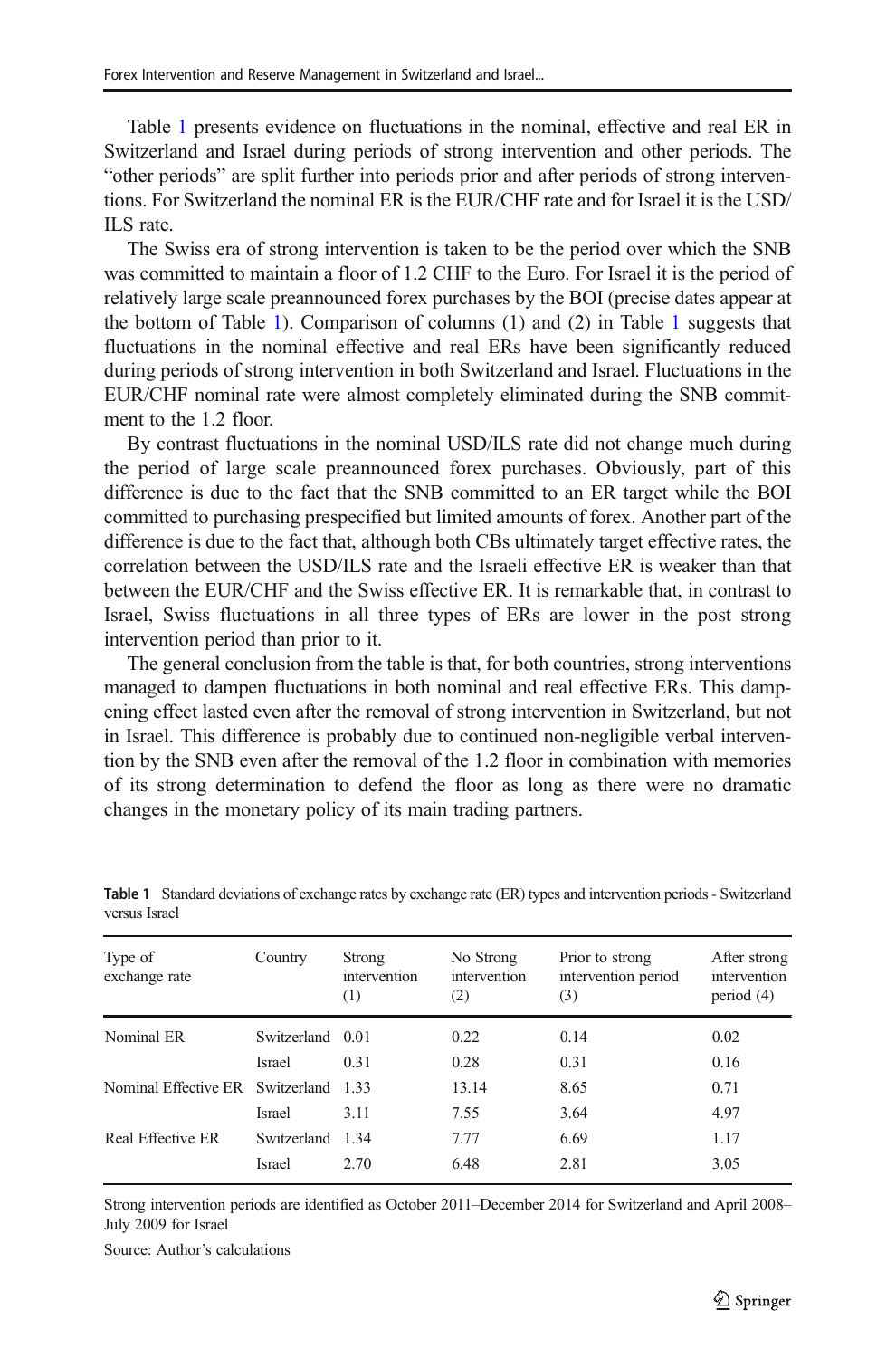I turn next to a brief survey of existing evidence on the effectiveness, for Israel and Switzerland, of intervention in slowing down appreciation of the nominal ER in order to ultimately reduce the potential adverse effect of appreciation on exports, economic activity and employment. Economic theory suggests that the impact of intervention on this ultimate objective can be decomposed into the following three stages: (i) the impact of intervention on the nominal ER, (ii) the impact of the nominal ER on the effective and real ERs, (iii) the impact of the effective and real ERs on exports and real activity. Most of the existing evidence focuses on the first link.

Using a five endogenous variables Bayesian vector auto regression (VAR) framework estimated prior to the Israeli strong intervention period, Sorezcky ([2015\)](#page-21-0) constructs an estimate of the USD/ILS ER during that period in the absence of intervention and compares it to the actual exchange rate during that period. The difference between those two time paths yields an estimate of the effect of forex intervention.<sup>15</sup> He finds that, following a modest excess depreciation of about 1.7% between March and June 2008 (during which the daily purchases were only 25 million USD per day), the difference between actual and predicted values of the USD/ILS ER widens gradually after the beginning of purchases at a daily rate of 100 million USD per day in August 2008. This difference reaches a maximum of 11.4% in November 2011 and then gradually fades away toward zero about a month prior to the end of the strong intervention period in July 2009.

During the Israeli strong intervention period the amounts of monthly intervention were preannounced in advance. Since September 2009 the BOI switched to discretionary occasional interventions without exante preannouncements of amounts to be purchased. This period includes months with positive intervention volumes as well as months with zero intervention. Using monthly data between September 2009 and December 2015 Ribon ([2017](#page-21-0)) reports the following empirical results for this period: (i) The average intervention level in months with positive intervention was 830 million \$ per month. (ii) On average the nominal effective ER in months with positive intervention is more depreciated by 0.6% in comparison to months without any intervention. (iii) When the probability of intervention is endogenized this differential impact rises from  $0.6\%$  to at least  $1.1\%$ . (iv) Intervention is more effective when interest rate policy is relatively more expansionary, as was the case from 2013 and on. But the study is largely silent about the length of time over which a given intervention affects the ER.

Those results are obtained by estimating a two stages limited information maximum likelihood regression in which the dependent variable is the first difference in the log of the effective nominal ER. In addition to the level of intervention and the interest rates differentials between the BOI rate and that of the Fed the set of regressors includes a USD currency basket ER, an index of five years Israel CDS, a measure of foreign direct investment inflows, an index of world stock market prices and an average three months lagged value of the current account surplus. One difficulty with isolating the net effect

<sup>&</sup>lt;sup>15</sup> The remaining four BVAR endogenous variables in addition to the USD/ILS rate are CPI inflation, an index of the rate of change in business sector product, the BOI interest rate and one year ahead inflationary expectations derived from the difference between the yields to maturity of non-indexed and indexed bonds. The paper also conducts a number of sensitivity tests the most important of which is designed to separate the effect of intervention from the panic that induced a rush to the USD following the collapse of Lehman Brothers in September 2008.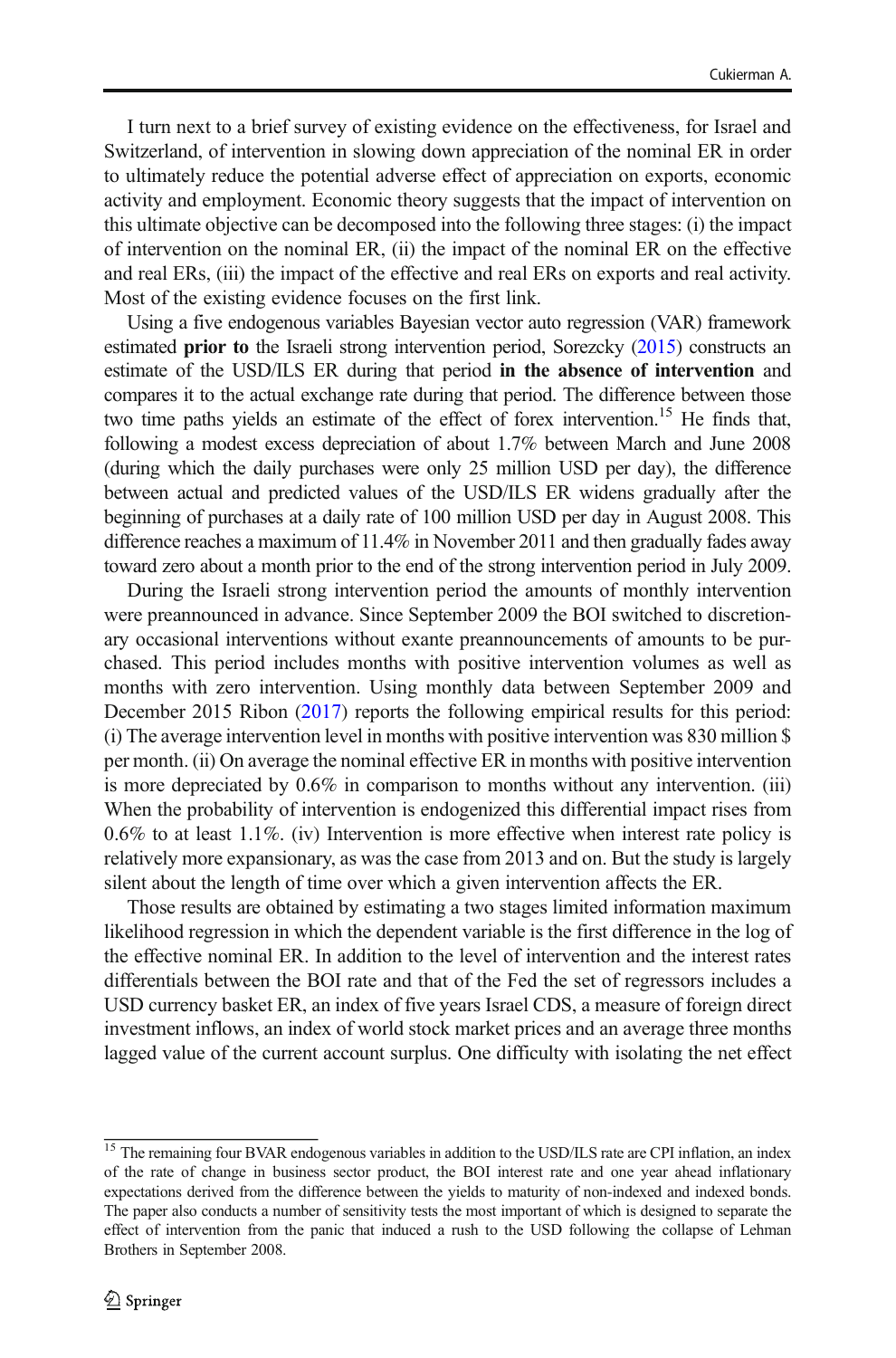of intervention on the effective ER is that the more appreciated is the ER the higher is the likelihood that the CB will intervene. This confounds the impact of the ER on intervention with the impact of intervention on the ER. The two stages estimation is used in order to isolate the second effect and is implemented by first estimating an intervention function for the BOI.16

As we saw in the previous section strong intervention in Switzerland took the form of a commitment to an ER floor with respect to the Euro rather than to preannounced forex purchases as was the case during the Israeli strong intervention period. The SNB commitment to a floor was in effect between September 2011 and January 2015. Prior to this period and after it the SNB engaged in discretionary forex purchases similar to those conducted by the BOI after July 2009. During the strong intervention period the SNB repeatedly made strong statements about its "utmost determination" to defend the floor, and when necessary backed it up with massive forex interventions.<sup>17</sup>

Kugler ([2017\)](#page-21-0) estimates a bivariate VAR between the rate of change in a measure of intervention and the rate of change in the EUR/CHF rate. Since the SNB does not publish intervention figures he uses weekly data on the Bank's sight deposits as a proxy for intervention.<sup>18</sup> The estimates reveal the existence of two ways significant causality between sight deposits and the ER during the periods of discretionary interventions (prior to September 2011 and after January 2015) but no significant interaction between those two variables during the period of commitment to a 1.2 floor on the EUR/CHF rate. Positive causality from lagged sight deposits to the exchange rate supports the view that forex purchases contributed to reduce appreciation of the Swiss Franc during the discretionary intervention periods. The impact of the lagged exchange rate on sight deposits is negative and significant. It supports the view that when the ER appreciates the SNB intervenes in order to moderate the appreciation. In summary, the first result reflects the impact of intervention on the ER and the second reflects the reaction function of the SNB.

The fact that there is no significant causality between sight deposits and the ER during the strong commitment period supports the view that, since this commitment was credible financial markets largely disregarded changes in sight deposits as indicators for the ER. During this period deviations from the ER floor were minimal so that the first difference of the EUR/CHF rate was essentially zero. As a consequence there were no changes in the domestic currency value of sight deposits. This view is supported by Fig. [7.](#page-13-0) The figure shows that except for several isolated months during which sight deposits changed by large amounts, as the SNB backed its strong preannounced determination to defend the floor also by deeds, there were no substantial changes in sight deposits.

Measures of credibility of the floor during the strong intervention period can also be extracted from EUR/CHF option markets. The evidence here is somewhat mixed and varies in line with the precise methodology used. On one hand work by Mirkov et al. [\(2016\)](#page-21-0) and Janssen and Studer [\(2017](#page-21-0)) supports the view that the floor was credible during most of the strong intervention period. Jermann [\(2017](#page-21-0)) finds that initially financial markets had significant doubts about the viability of the floor but that (excluding two brief episodes in October 2012 and October 2014) the probability assigned by financial markets to the continuation of the floor fluctuated between 0.8

 $\frac{16}{16}$  Interestingly, a higher level of accumulated reserves reduces the likelihood that the BOI will intervene.<br><sup>17</sup> One of many such statements is reported on page 214 of the 105th SNB Annual Report (2012).<br><sup>18</sup> Si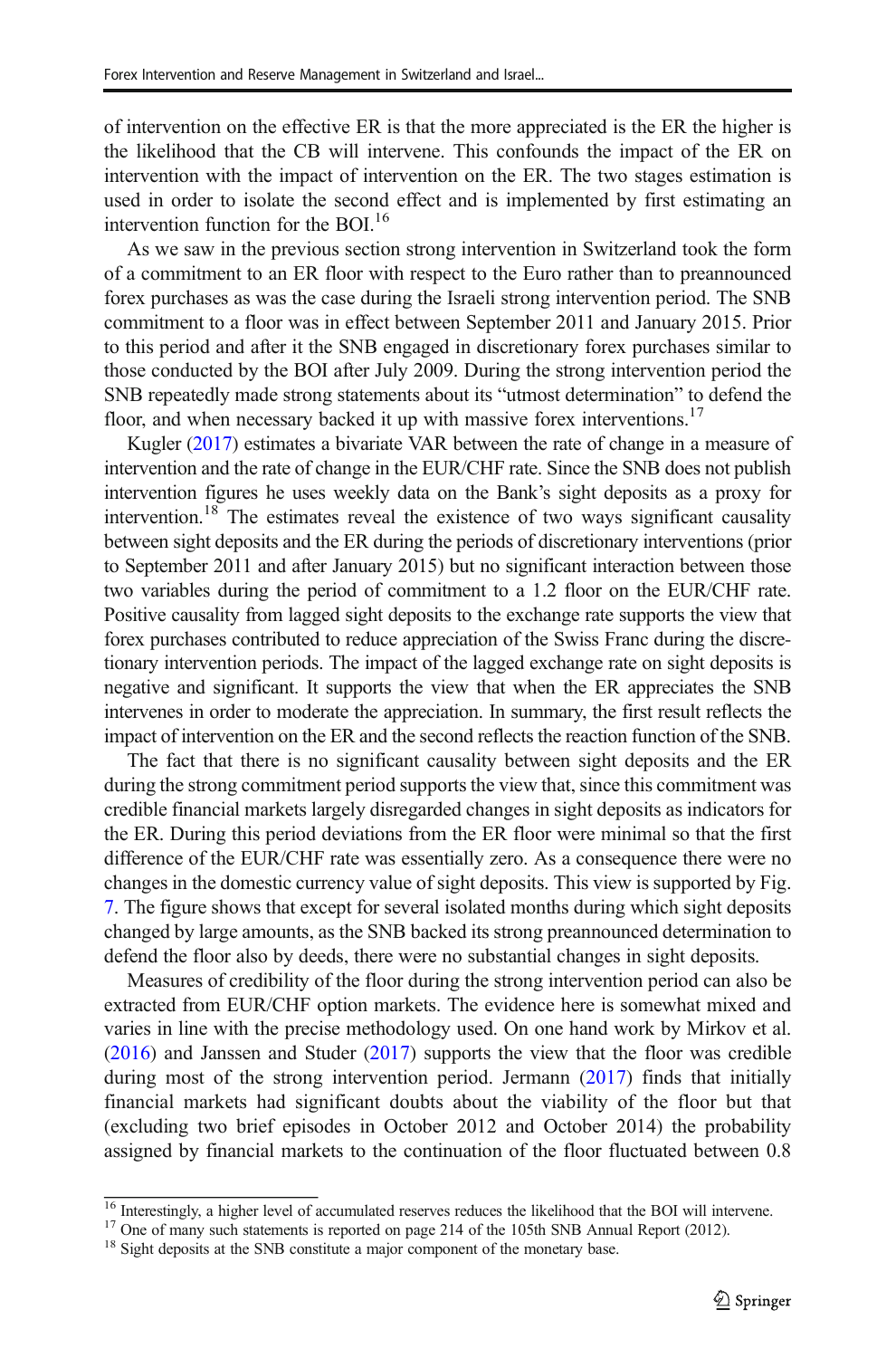<span id="page-13-0"></span>

Fig. 7 First difference of sight deposits at the SNB, 2006–2017 (domestic and foreign banks and institutions)

and 0.9. He also concludes that the abandonment of the floor was largely a surprise. On the other hand Hertrich and Zimmermann [\(2017\)](#page-21-0) report a substantial increase in the probability of breakup of the floor after August 2014 (to about 50%) and argue that the discontinuation of the floor was not as large a surprise as commonly believed.

Although the immediate impact of interventions is on nominal ERs their ultimate objective is to influence the effective nominal and real ERs – and through them exports and economic activity. It is therefore interesting to examine the impact of changes in relevant nominal rates on effective and real ERs in the two countries. Table 2 reports the elasticities of the effective nominal and real ERs with respect to the EUR/CHF rate for Switzerland and with respect to the USD/ILS rate for Israel. Several regularities emerge from the table. First the elasticity of the Swiss nominal effective ER with respect to the EUR/CHL is substantially larger than the elasticity of its Israeli counterpart with respect to the USD/ILS. This is largely a reflection of the fact that the weight of the Euro in the Swiss effective rate is more important than the weight of the USD in the Israeli effective rate. Second the elasticity of the Swiss real effective ER is much smaller than that of its

|  | Table 2 Elasticities of nominal and real effective exchange rates with respect to the EUR/CHF rate in |  |  |  |  |  |  |
|--|-------------------------------------------------------------------------------------------------------|--|--|--|--|--|--|
|  | Switzerland and with respect to the USD/ILS rate in Israel: 2016–2016                                 |  |  |  |  |  |  |

|                                                       | Elasticity of<br>nominal<br>effective | Adjusted<br>$R -$<br>squared | Elasticity<br>of real<br>effective | Adjusted<br>$R-$<br>squared |
|-------------------------------------------------------|---------------------------------------|------------------------------|------------------------------------|-----------------------------|
| with respect to the EUR/CHF rate for Switzer-<br>land | 0.93                                  | 0.98                         | 0.46                               | 0.89                        |
| with respect to USD/ILS for Israel                    | 0.69                                  | 0.35                         | 0.68                               | 0.51                        |

All the estimates are highly significant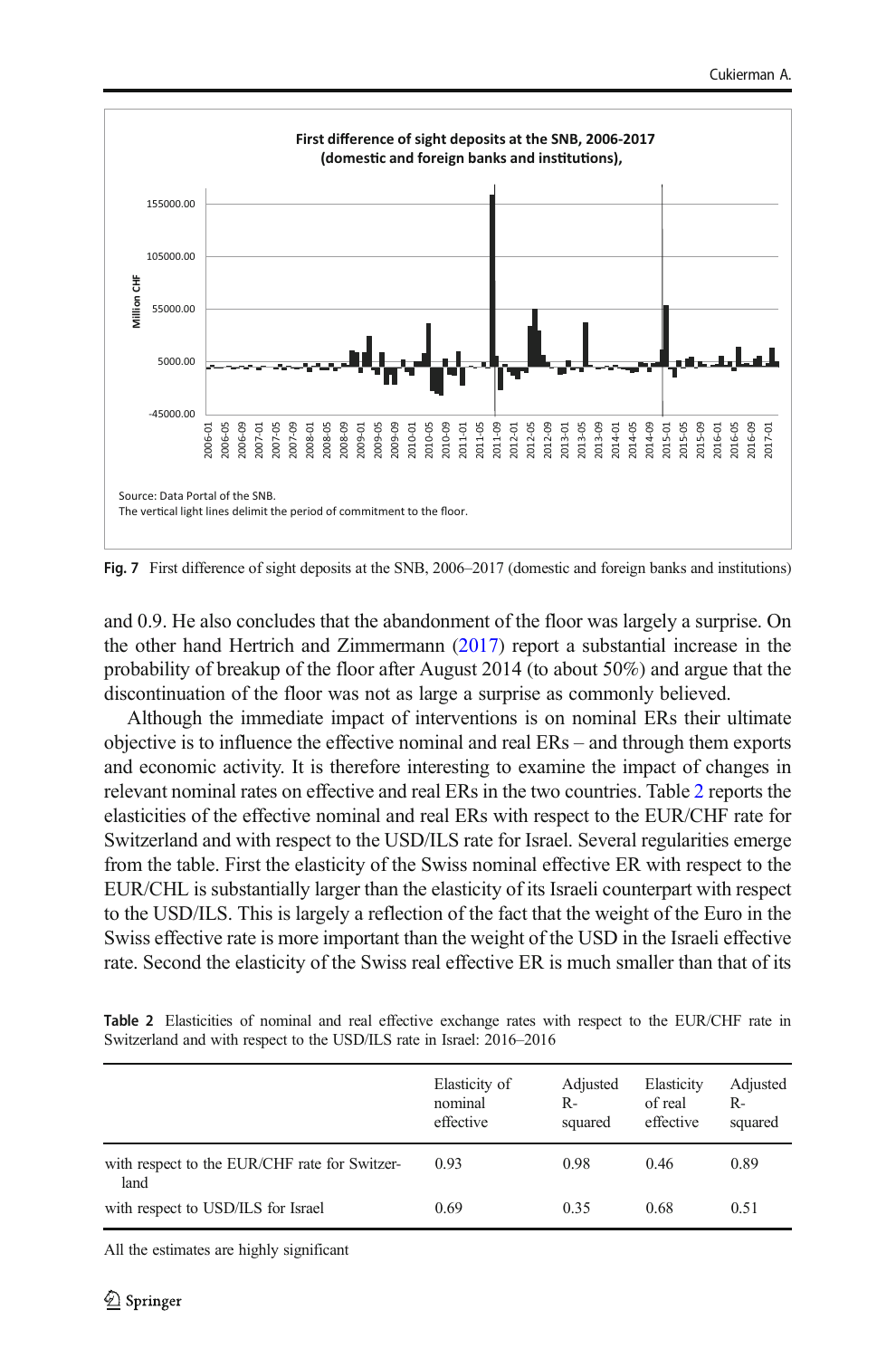nominal effective counterpart. Finally, in Israel the difference between the elasticities of the nominal and real effective rates with respect to the USD/ILS rate is negligible.

Finally, recent work from the research department of the BOI reveals that, controlling for world demand for imports, a depreciation of 1 % in the effective nominal and real ERs lagged two years induces an increase of between 0.3% - 0.6% in a quantity measure of exports. The corresponding sectoral elasticities range from a maximum of 1.4 for pharmaceuticals to a minimum of 0.31 for services. (Bank of Israel Report [\(2016\)](#page-21-0), Hebrew, page 57).

#### 5 Pros and Cons of Forex Interventions in Small Open Economies

Switzerland and Israel are small open economies. They are therefore particularly sensitive to deviations of the exchange rate from its equilibrium value as well as to short term fluctuations in this variable. Due to nominal price and wage stickiness in conjunction with the speed with which nominal exchange rates respond to new information and to how fast fluctuations in the second variable translate into movements in effective exchange rates. This effect was particularly in evidence during the global financial crisis due to the virtual disappearance of inflation.

Conventional wisdom is that, at least during normal times, central banks should not interfere with the free operation of forex markets. The main argument in support of this position is that, by facilitating the undisturbed flow of financial capital, free forex markets improve the cross-country allocation of capital in the world. This view presumes that forex markets correctly reflect the fundamental information in goods and financial markets, that the resulting equilibrium is undisturbed by the existence of big players and that it is therefore efficient in some sense.

However forex markets do not always correctly reflect fundamental information particularly so during financial panics as recently demonstrated by the global financial crisis. In addition they are not always immune from the influence of big players such as central banks of large economies. Through interest rate policy and QE operations these central banks have substantial influence on the nominal exchange rates of small open economies. When temporary expansionary monetary policies of major trading partners of a small open economy lead to appreciation of the domestic currency lack of reaction by the domestic CB exposes domestic producers to temporary foreign competition. This reduces economic activity and leads at the margin to the closure of relatively less efficient domestic firms and to a drop in employment. Due to the existence of set up costs and the loss of foreign markets some firms may not reopen even after the expansionary policies of large CB's subside. Obviously this leads to a permanent loss in production and employment. Consequently, an important input into the domestic CB's decision about whether to react to foreign expansionary policies by similar domestic policies is its evaluation of the persistence of foreign expansionary policies.

The needs of trade are best served by stable effective exchange rates. Periods of substantial uncertainty in financial markets lead to excessive fluctuations in nominal and therefore effective exchange rates. During such episodes forex intervention by the CB may be called upon to prevent excessive variability in the nominal and real effective exchange rates. Those considerations apply to both Switzerland and Israel but are probably more important in the former country due to the safe haven feature of the Swiss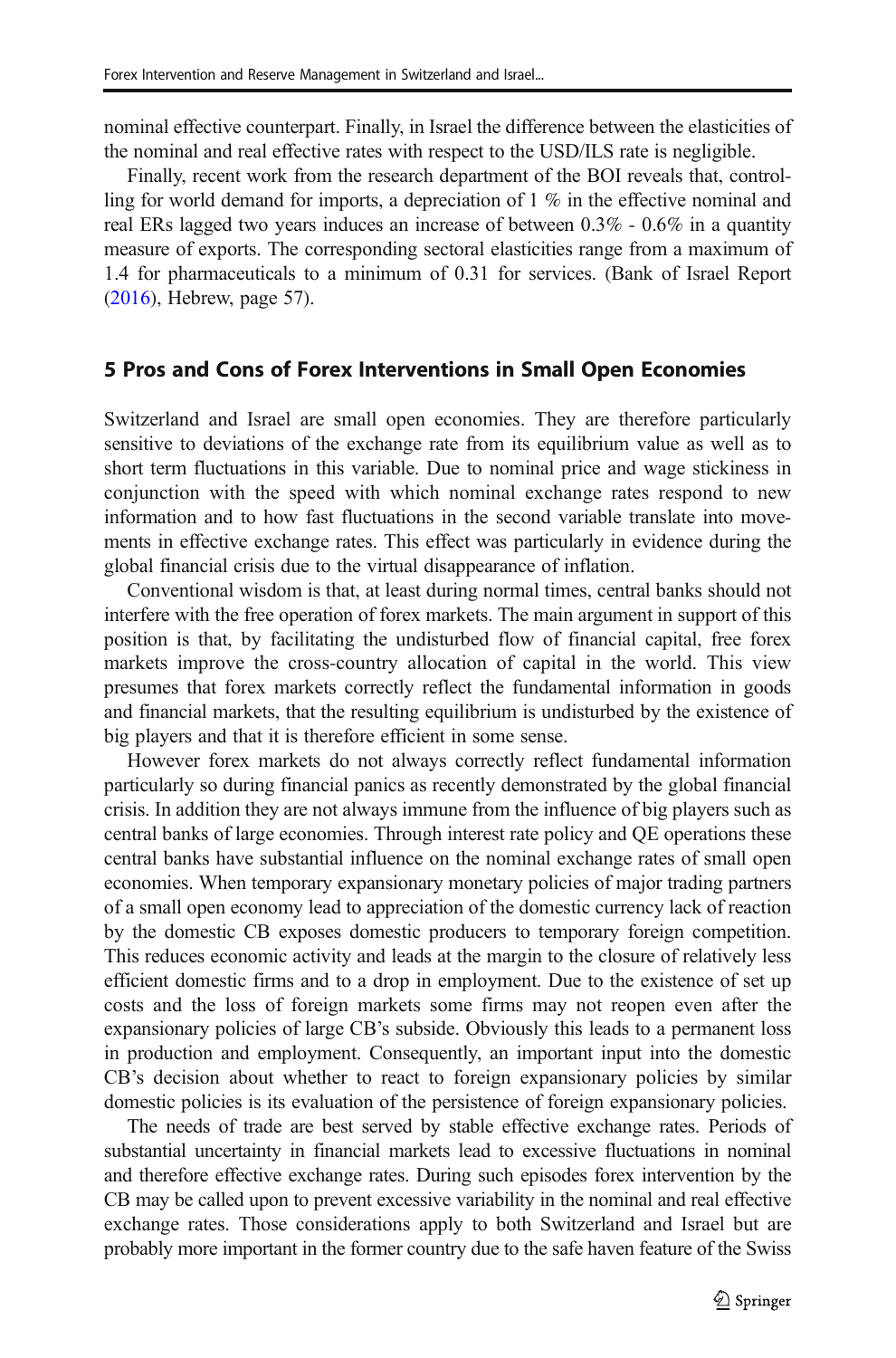currency in combination with the larger degree of openness of the Swiss economy (the Swiss GDP share of import plus exports in 2016 was 119% and that of Israel "only" 58%).

One may argue that, as long as the policy rate is strictly in the positive range, it is preferable to offset the impact of foreign expansionary policies by means of interest rate policy rather than by forex interventions. In the absence of additional motives for intervention (such as building up a sufficient amount of forex reserves) this may be a valid argument. However this argument no longer holds when the ZLB is reached for the obvious reason that the policy rate cannot be decreased further.<sup>19</sup> In this range the CB has to rely on unconventional monetary policies. In a relatively closed economy like the US such policies are implemented through the purchase of (mainly) domestic assets. By contrast, in small open economies like Switzerland and Israel they are achieved by the purchase of (mainly) foreign assets. $20$ 

### 6 How to Improve the Tradeoff between Leaning against Appreciations and "Excessive" Reserves Accumulation?

Persistent intervention designed to slow down appreciation of the domestic currency leads, after a while, to the accumulation of large amounts of reserves. When, as was the case in Israel in 2008, such reserves were initially considered to be too low, intervention was unambiguously desirable since it slowed down appreciation and also moved reserves in the desired direction. At that juncture Israeli intervention appeared to be a particularly good deal since it enabled the BOI to build up reserves at relatively cheap prices in terms of domestic currency. By contrast the buildup of forex reserves in Switzerland appeared from the start as an inevitable cost that the Swiss economy had to pay in order to slow down unwanted appreciation and stimulate the economy. As the Israeli pool of reserves grew policymakers at the BOI came to share a similar attitude.

From a national point of view forex reserves can be viewed as one form of investment abroad. Hence arguments against "excessive" levels of reserves must have their roots in a belief that the resources invested in the creation of those reserves could have been used more efficiently for other purposes. For example if, due to potential conflicts with other objectives such as price stability and employment, it is necessary to sterilize the increase in the base and the interest cost of sterilization becomes relevant as well. When, in this case, the return on reserves is lower than the cost of sterilization an argument against "excessive" forex reserve is that the CB loses money on those reserves.

This argument is based on CB accounting in terms of domestic currency in conjunction with the fact that traditionally CB reserves are invested conservatively in high grade government obligations with relatively short maturities. Since the yield on such assets is low, the return on reserves is often smaller than the interest cost of sterilization when

<sup>&</sup>lt;sup>19</sup> The ZLB need not be strictly at zero as demonstrated by the recent negative policy rates of the ECB and of Switzerland. But, there is little doubt that that there is a floor to how much policy rates can deep into the negative range without abolishing cash or introducing other substantial institutional changes. The floor is probably not far from the current −0.75 Swiss policy rate. Buiter [\(2009\)](#page-21-0) and Rogoff [\(2016](#page-21-0)) propose institutional changes designed to abolish the ZLB constraint.

<sup>&</sup>lt;sup>20</sup> Besides Switzerland and Israel other small open economies such as South Korea, Sweden, the Czech Republic and Columbia engaged in direct foreign interventions in order to reduce the impact of negative rates cum QE operations in the US, the Euro area and Japan on their economies.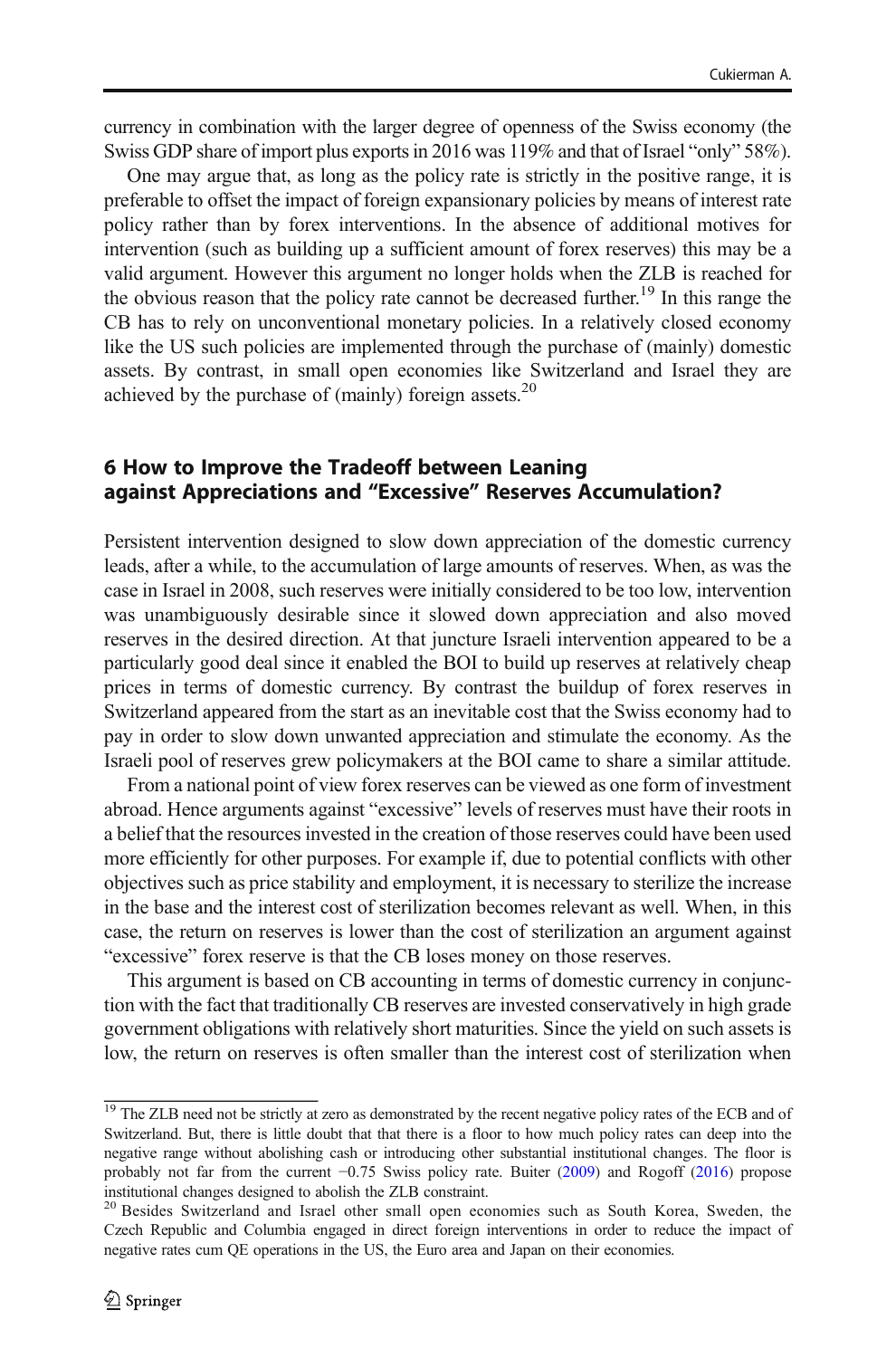such sterilization is implemented. In addition, the accounting losses on the books of the CB are magnified by appreciations due to domestic currency accounting.

An important function of forex reserves is to shield the importing capacity of the country from various economic and geopolitical events that may have undesirable effects on its capacity to import and to access international capital markets. This capacity depends on the foreign currency value of reserves rather than on the domestic currency counterpart of reserves. Internal procedures at the BOI allow for this difference by measuring the rate of return on reserves in terms of a numeraire of foreign currencies that reflect the main currencies Israel uses in its foreign trade. Nonetheless, for the purposes of domestic accounting and potential transfers of profits to the Treasury, rates of return are calculated in terms of domestic currency.<sup>21</sup> By contrast the SNB utilizes domestic currency accounting for both purposes.

In Switzerland the magnitude of CHF denominated profits of the CB is used to determine the size of profit distributions from the CB to the cantons and the federal government. A similar motivation (along with the norm that all domestic institutions should present their accounts in domestic currency) was probably at the root of this decision in the distant past when the ILS was experiencing depreciation rather than appreciation pressures. Since depreciations create profits in terms of domestic currency this arrangement would have opened the door to distribution of depreciation profits to government; to monetization of those profits, and ultimately to inflation. Recognizing this risk policymakers at the time decided that depreciation profits cannot be distributed provided the CB does not monetize them. Be that as it may, this issue is currently academic since the current equity of the BOI is negative due to persistent appreciation pressures during the last fifteen years.

On the other hand, as argued above, from a national point of view forex reserves are valuable because they represent a real claim of the domestic economy on the rest of the world. The natural medium to measure this claim in is a numeraire of foreign currencies that adequately reflects the import needs of the country and the denominations of its obligations to the rest of the world. This point of view implies that returns from holding reserves should be measured in terms of changes in the value of the real obligations of the rest of the world toward the domestic economy rather than in terms of domestic currency whose fluctuations are largely unrelated to changes in the real value of those obligations. It also implies that sterilization costs should be calculated in terms of the relevant numeraire of foreign exchange rather than in terms of domestic currency.

Furthermore, it is important to note that once desired policy moves to the ZLB or below it, the cost of sterilization disappears and may even become a source of revenue. Thus, when appreciation pressures persist at the ZLB or below it forex intervention "buys" claims against the rest of the world by expanding the domestic monetary base in addition to slowing down the rate of appreciation. This is essentially a form of seignorage in which the domestic CB acquires forex denominated claims on the rest of the world by issuing high powered money.<sup>22</sup> As long as there are appreciation pressures in

 $21$  But in practice, due to a large balance of accumulated domestic currency losses, the BOI has not transferred

any profits to the Treasury for quite a while. .<br><sup>22</sup> In a sense this is analogous to the "exorbitant privilege" enjoyed by the USD to this day. This privilege consists of the ability to collect seignorage revenues from the rest of the world and to issue international debt denominated in domestic currency (Eichengreen [\(2011](#page-21-0))).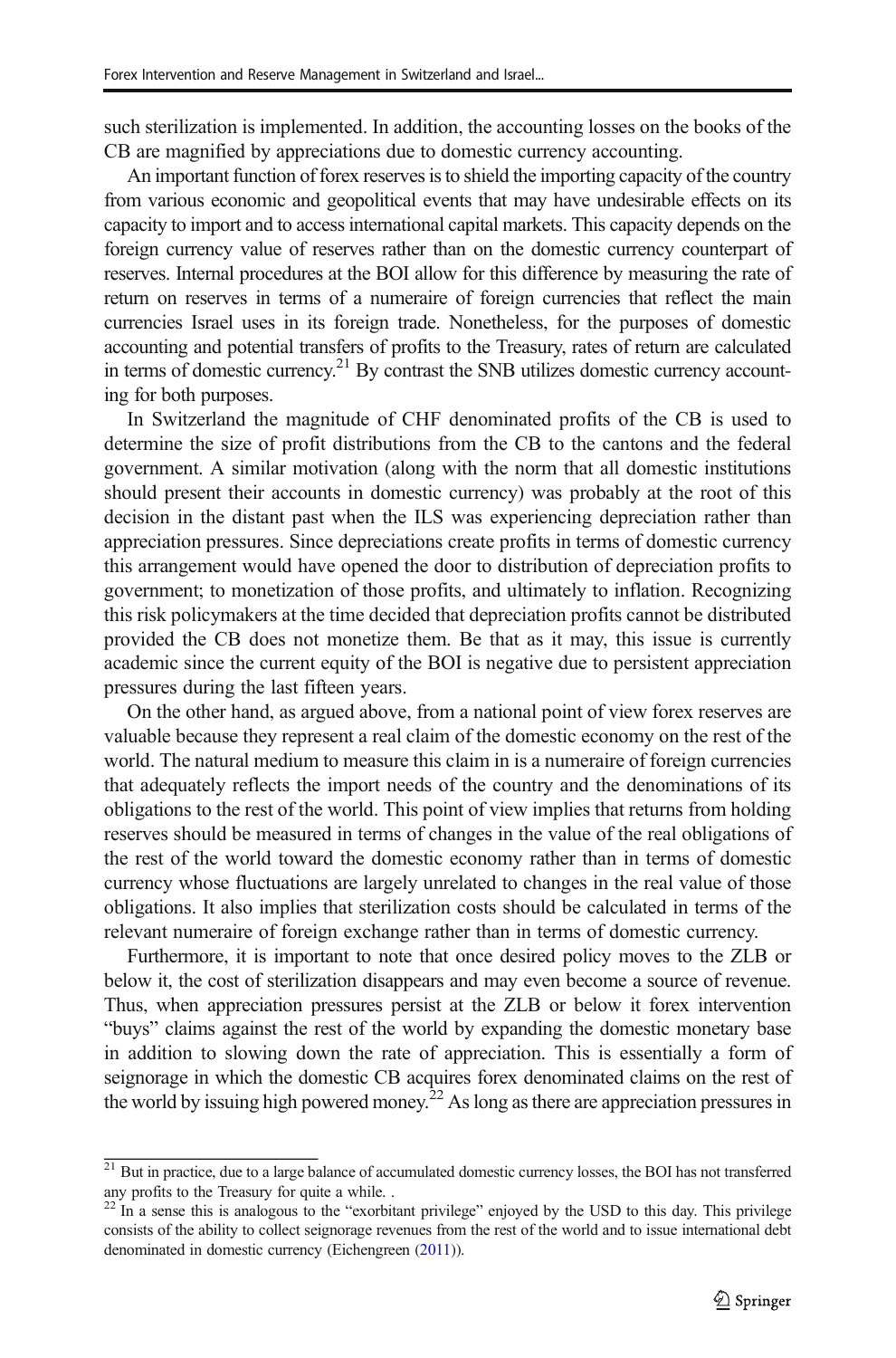the market the risk of inflation is negligible. When ultimately those pressures subside and inflation risks reappear the CB can react by raising the policy rate.

Table [3](#page-18-0) shows rates of return on forex reserves for Israel and Switzerland in terms of respective forex numeraires as well as in terms of domestic currencies. The table reveals that rates of return in terms of forex numeraires are invariably positive. However domestic currencies returns are substantially more variable than their forex numeraire counterparts and are occasionally negative particularly since the start of the GFC. The latter is a reflection of the fact that, since the start of the crisis, both currencies are subject to appreciation pressures.

Interestingly when the ILS depreciated in 2002 due to a yet incomplete anchoring of inflation in conjunction with a current account deficit the domestic currency rate of return on reserves shot up to  $17.8\%$ <sup>23</sup> As the current account permanently moved into a surplus and inflation became fully anchored after 2003 such a "brilliant" performance was (luckily for the economy) never repeated. Relatively large domestic currency negative rates of return occurred in both countries in 2010 when both currencies appreciated as the Greek sovereign debt crisis was gathering steam and again in Switzerland in 2015 after the SNB stopped defending the floor on the EUR/CHF rate.

In view of the relatively high and consistently positive forex returns recalculation of the costs of interventions in terms of the relevant numeraires of forex is likely to show that positive costs of sterilization arise less frequently than when they are calculated in terms of domestic currencies. This statement is particularly relevant for Switzerland in which the forex numeraire returns are higher than their Israeli counterpart during most of the years in Table [3.](#page-18-0)<sup>24</sup> This still leaves an open question about how to improve the tradeoff between leaning against appreciation and the cost of maintaining excessive reserves when the forex numeraire cost of intervention is positive.

A radical way to improve this tradeoff is to create an institutional framework that makes it possible to invest the difference between total reserves and the amounts needed for precautionary and monetary policy purposes in long term, well diversified, higher yielding, but also more risky assets like equities and long term bonds. The longer investment horizon should make it possible to iron out the higher short term variability of such assets while taking advantage of the well documented positive equity premi $um<sup>25</sup>$  There are at least two ways to do that at the institutional level. One is to continue to manage forex reserves as one pool at the CB but to increase the fraction of investment in stocks and long term bonds. The other is to separate the management of precautionary CB reserves from the financial management of excess reserves by creating a sovereign wealth fund. The SNB and the BOI chose the first option. The SNB raised the fraction of reserves invested in stocks above the traditional low fraction held by CBs rather early and continued to manage forex reserves at the CB. This forced the Bank to substantially raise the fraction of its internal resources devoted to long term financial management.

As the level of its reserves increased the BOI also increased the fraction of stocks and of corporate bonds in its portofolio albeit at a more modest pace than the SNB. As a consequence the mean forex return on Swiss reserves during the 2002–2016 period was

 $^{23}$  Further details appear in sections 5 and 10 of Cukierman and Melnick [\(2015\)](#page-21-0).<br><sup>24</sup> The SNB started to invest in equities relatively early. In 2010 the fraction of reserves invested in stocks was already 11% (SNB 104th Annual Report (2011), p.67). This fraction was subsequently raised to around 20%. . <sup>25</sup> A recent comprehensive survey of evidence on the equity premium appears in discussion note 1/2016 of Norges Bank Investment Management.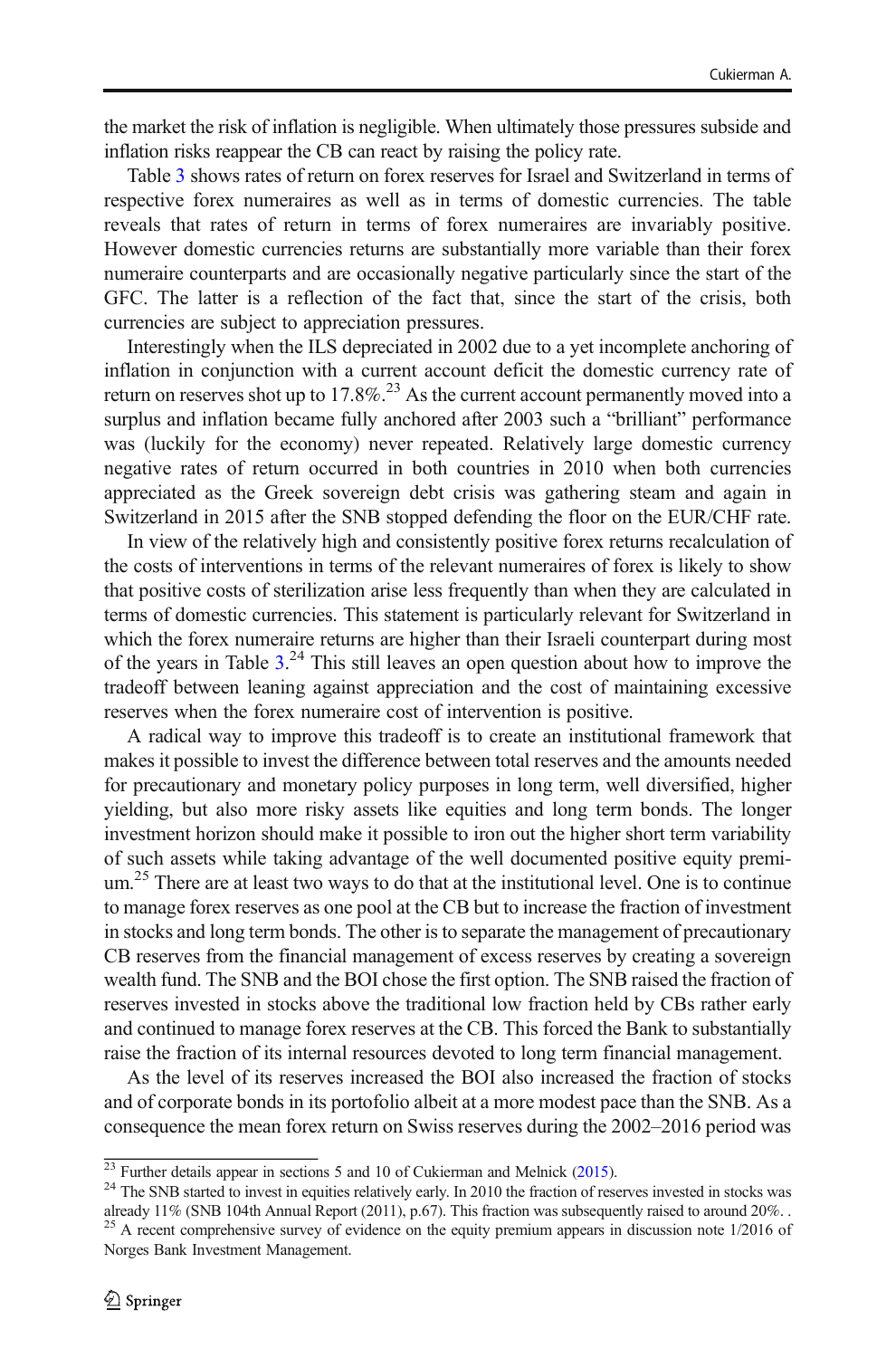| Year | 1<br>Israel: Return<br>in term of a<br>forex numeraire | $\overline{2}$<br>Israel: Return<br>in domestic<br>currency | 3<br>Switzerland: Return<br>in term of a forex<br>numeraire | $\overline{4}$<br>Switzerland: Return<br>in domestic<br>currency |
|------|--------------------------------------------------------|-------------------------------------------------------------|-------------------------------------------------------------|------------------------------------------------------------------|
| 2002 | 5.2                                                    | 17.8                                                        | 10.5                                                        | 0.5                                                              |
| 2003 | 2.2                                                    | $-1.3$                                                      | 3.4                                                         | 3.0                                                              |
| 2004 | 1.7                                                    | 1.8                                                         | 5.7                                                         | 2.3                                                              |
| 2005 | 2.6                                                    | 6.5                                                         | 5.5                                                         | 10.8                                                             |
| 2006 | 3.8                                                    | $-2.3$                                                      | 3.0                                                         | 1.9                                                              |
| 2007 | 6.9                                                    | $-0.5$                                                      | 4.4                                                         | 3.0                                                              |
| 2008 | 6.0                                                    | 1.6                                                         | 0.3                                                         | $-8.7$                                                           |
| 2009 | 1.9                                                    | 3.6                                                         | 4.4                                                         | 4.8                                                              |
| 2010 | 1.7                                                    | $-7.1$                                                      | 3.8                                                         | $-10.1$                                                          |
| 2011 | 1.3                                                    | 7.9                                                         | 4.0                                                         | 3.1                                                              |
| 2012 | 1.6                                                    | 0.1                                                         | 4.7                                                         | 2.2                                                              |
| 2013 | 0.9                                                    | $-4.7$                                                      | 3.2                                                         | 0.7                                                              |
| 2014 | 1.3                                                    | 8.7                                                         | 5.1                                                         | 7.8                                                              |
| 2015 | 0.6                                                    | $-2.5$                                                      | 1.3                                                         | $-4.4$                                                           |
| 2016 | 1.6                                                    | $-1.4$                                                      | 3.7                                                         | 3.3                                                              |

<span id="page-18-0"></span>Table 3 Returns on forex reserves in terms of forex numeraires and in domestic currency (percentages): Israel and Switzerland

#### Sources

Israel – BOI, Markets Division

Switzerland – SNB Annual Report, 2016, p. 86. Columns 3 and 4 in the table correspond respectively to the fourth and sixth columns on page 86 of the report

substantially higher than the mean return on Israeli reserves during the same period. As predicted by standard portfolio theory the standard deviation of Swiss returns was also higher than its Israeli counterpart, albeit by a smaller factor. (The mean and standard deviation of returns in Switzerland were 4.20 and 2.27 respectively. The corresponding figures for Israel were 2.62 and 1.94)

### 7 Concluding remarks

A striking difference between the strong intervention periods of Switzerland and Israel is that in the first case the commitment was to maintain an exchange rate floor with respect to the euro while in the second it was a commitment to acquire preannounced quantities of forex reserves. Assuming that in both cases the main motive for intervention was to slow down appreciation in order to prevent shrinkage of exports it is likely that the intermediate target of both CBs was the effective ER.

This begs a question about the reasons for those different forms of commitment. There are several reasons for the difference. First, the main trading partner of the Swiss economy is the Eurozone (EZ) while Israeli trade is split between the euro and the dollar blocks. As a consequence maintenance of a floor with respect to the Euro is more tightly linked to the Swiss nominal effective ER than is its Israeli counterpart to either the Euro or the dollar. Second Switzerland is more open than Israel by conventional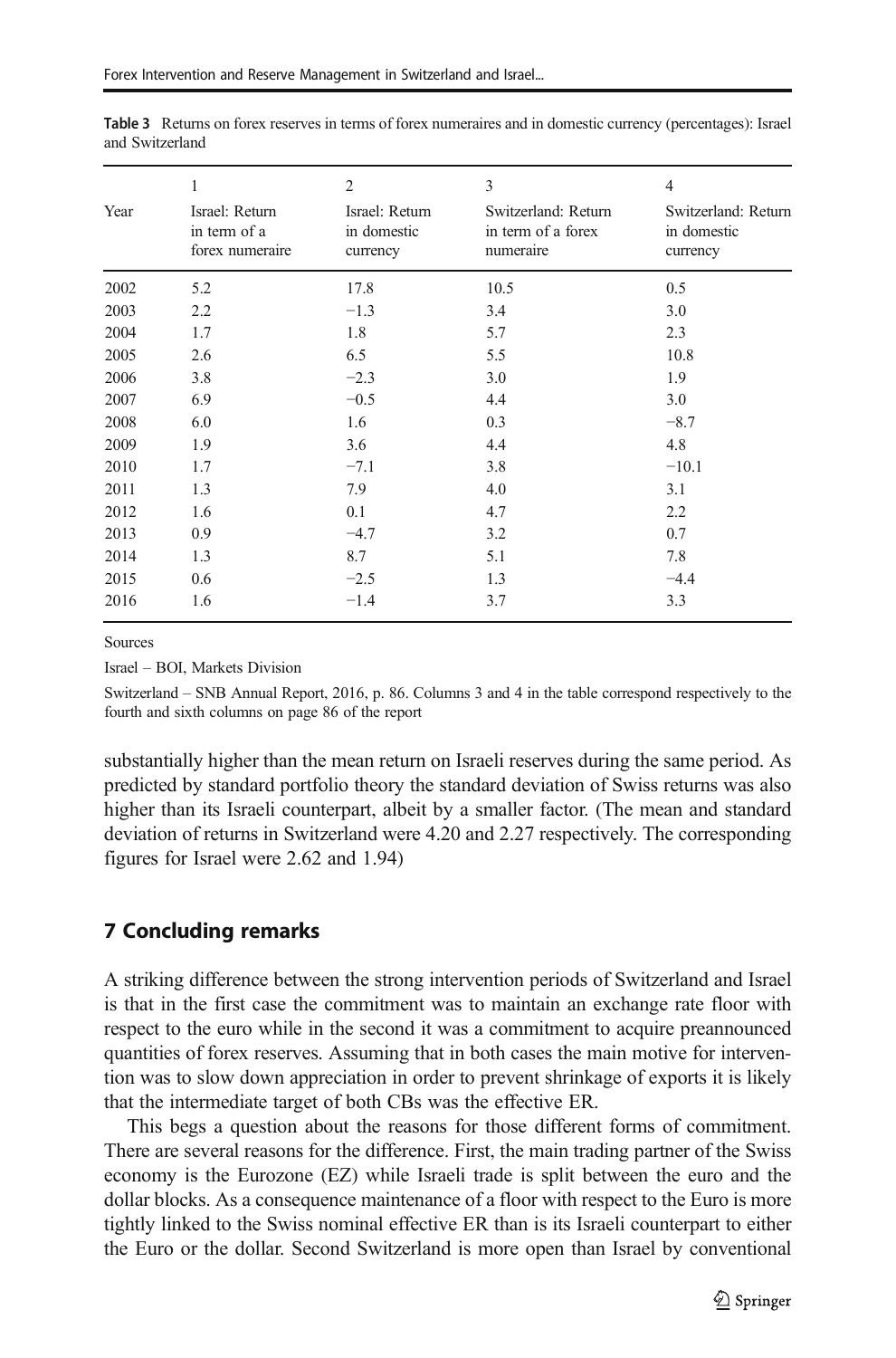trade measures and more integrated in world capital markets. Last but not least, during distress times in the EZ excess demand for the Swiss Franc due to the safe haven motive is substantially larger than is the demand for the Israeli currency. As a consequence, the SNB has to engage in stronger counter measures including faster convergence to the ZLB, negative policy rates and no sterilization of intervention operations. Higher Israeli inflation and real growth during most of the GFC also contributed to differences in monetary policy and intervention policies.

The previous discussion suggests that the Swiss commitment to a floor was stronger and also more risky in terms of forex reserves buildup than the Israeli commitment to buy preannounced quantities of forex. Was it also more effective? The paper suggests that the floor managed to prevent an appreciation of at least 7% over three years in the Swiss effective ER. Similar, but not fully comparable results for the Israeli strong intervention period reveals that the USD/ILS rate gradually responded to intervention reaching a maximum of 11% difference after nine months from the start of intervention, decaying to 6% after twelve months and ultimately converging to zero five months later toward the end of the strong intervention period. Although the Swiss evidence refers to the effective rate and the Israeli evidence to the nominal USD/ILS rate this comparison supports the view that the strong Swiss intervention was more effective. This view is also backed by the fact that during the floor period fluctuations in the EUR/CHF rate converged to almost zero.

During the bulk of the GFC the SNB did not sterilize interventions. This led to a massive expansion of the monetary base. Prior to reaching the ZLB this policy deliberately reinforced the expansionary impact of monetary policy. Once the ZLB was reached and the policy rate became negative sterilization was not even feasible since it would have required paying a positive rate on sight deposits at the SNB – a course of action that is not possible under negative policy rates. In a broad sense the unsterilized forex interventions of the SNB are equivalent to the US quantitative easing (QE) operations. In both cases these policies induced substantial increases in the monetary base.<sup>26</sup> But in the Swiss case the bulk of large scale asset purchases were directed at foreign rather than at domestic financial assets for two related reasons. First, due to its extreme openness, the stimulatory impact of QE operations that lean against appreciations is stronger in Switzerland than in the US. Second, due to its small size, the Swiss economy does not have enough domestic assets to support large scale domestic asset purchases.

Conventional wisdom maintains that CBs should not interfere directly with the free operation of forex markets. Instead it should affect the exchange rate only through interest rate policy. The GFC demonstrated that this view is limited for several reasons. First, when the natural rate of interest becomes negative, the ZLB may prevent the actual policy rate from moving toward its natural counterpart. $27$  Further monetary expansion can then be achieved by policy instruments such as QE and forex interventions. Second, when major trading partners engage in sustained but ultimately reversible low or negative rates cum

 $\frac{26}{10}$  Although the US base expansion was substantially larger in absolute terms than its Swiss counterpart it constituted only 23% of US GDP at its peak in 2014. In contrast the Swiss base was over 80% of GDP at the end of 2016.

 $27$  Estimates by Laubach and Williams [\(2015\)](#page-21-0) and Curdia ([2015](#page-21-0)) imply that the natural rate has been negative during most of the GFC and that it is likely to be in the negative range more often than before the crisis in the future. Although, as argued in Cukierman ([2016](#page-21-0)), there are reasons to believe that some of those estimates are biased downward the prediction that negative natural rates will be more likely to occur in the future appears reasonable.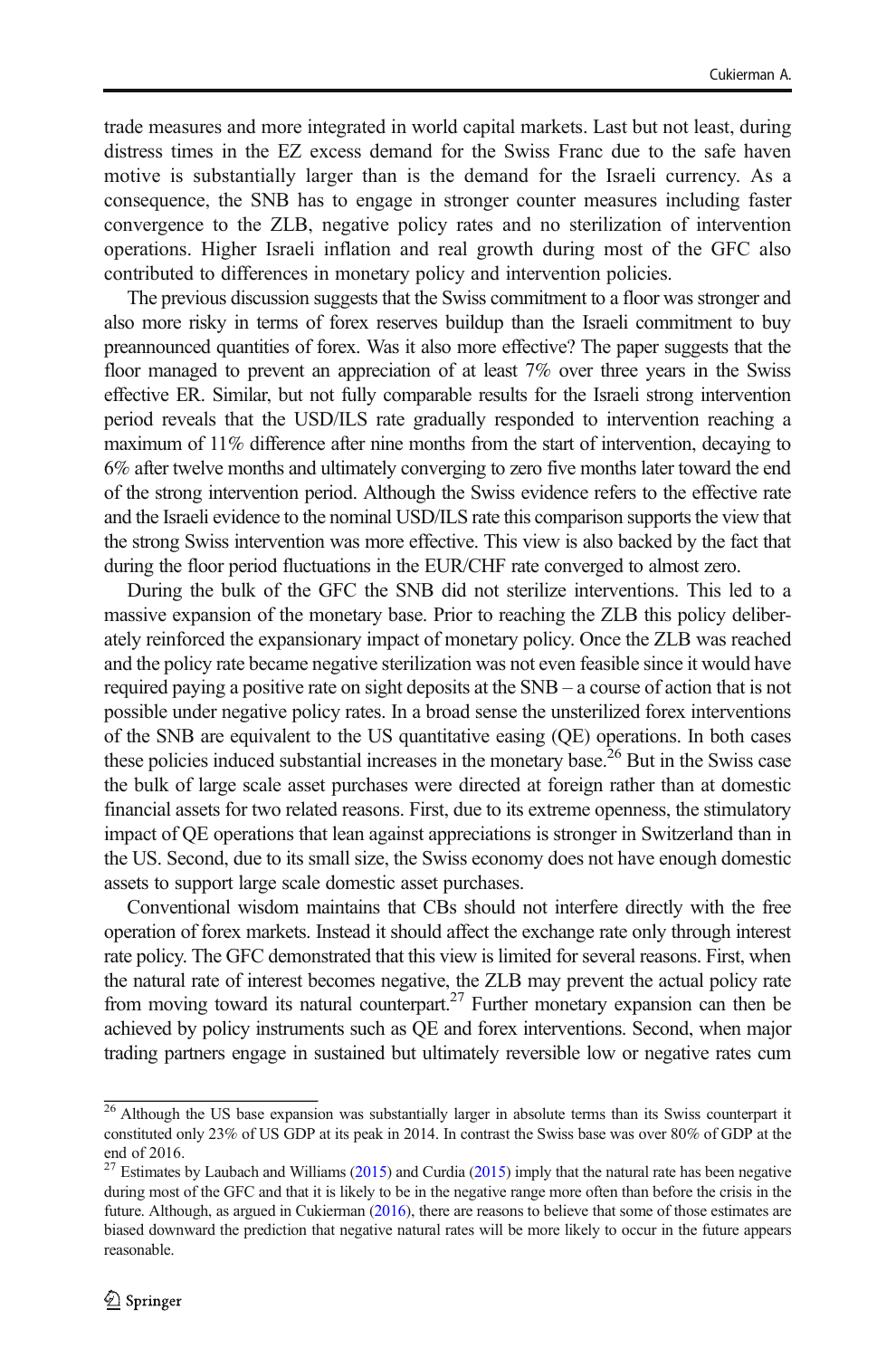QE, forex interventions can temporarily shield the domestic economy from the adverse effects of such foreign policies on domestic exports and economic activity. It is also important to recall that due to the relatively restricted amounts of outstanding domestic securities in small open economies QE policies partly coincide with forex interventions.

Which currency to value forex reserves in depends on the issue under consideration. From a national point of view (net) forex reserves represent an obligation of the rest of the world toward the domestic economy. Hence, from this point of view they should be valued in terms of the relevant (for the domestic economy) basket of foreign currencies rather than in terms of domestic currency. Given fixed world prices, when the domestic currency appreciates or depreciates the real value of this obligation does not change. A similar argument applies to the measurement of the rate of return on reserves. Table [3](#page-18-0) in the paper shows that, in both Switzerland and Israel, rates of return in terms of domestic currency have been lower and more variable than their counterparts measured in terms of relevant forex numeraires. But, for the purpose of domestic CB accounts settling between the CB and other branches of government it appears more natural to value reserves in terms of domestic currency.

Indeed calculation of CB profits and losses from reserves are often done in domestic currency particularly when the resulting final figure is used in order to distribute some of the CB profits to its shareholders when such profits are positive. Thus n Switzerland, the CB distributes profits to the Cantons and the federal government provided they are sufficiently positive in terms of domestic currency.<sup>28</sup> Although it uses an appropriate forex numeraire to evaluate the return on reserves the BOI also calculates gross returns from forex investments in terms of domestic currency in the Bank's yearly profit and loss statement. A net contribution of reserves to the Bank's profit and loss statement is then obtained by subtracting the interest paid by the Bank to sterilize forex intervention. In public discussions the resulting figure is often identified as the "cost of sterilized intervention" in the forex market.

One may take issue with this procedure for at least two reasons. First, this procedure abstracts from the implicit seignorage income that the Bank obtains due to secular increases in the monetary base. Second, even if we limit ourselves to a comparison of the return on reserves with the interest cost of sterilization, it makes more sense to perform this calculation in terms of the relevant forex numeraire rather than in terms of domestic currency. The reason is that net (like gross) returns from holding reserves should be measured in terms of changes in the value of the real obligations of the rest of the world toward the domestic economy rather than in terms of domestic currency whose fluctuations are largely unrelated to changes in the real value of those obligations.

Beyond the measurement issue lurks an important question about the optimal disposition and potential use of returns from forex reserves. This question received less attention in both Israel and Switzerland prior to the GFC when forex reserves were substantially lower. Following their rapid expansion it became clear to policymakers in both countries that, from some level of reserves and up, the traditionally conservative investment strategy of central bankers is no longer appropriate. Both central banks gradually moved to some equity investments with the SNB taking an early lead.

 $\frac{28}{28}$  Profits in terms of domestic currency have been reduced substantially over the last ten years due to appreciation of the Swiss Franc. This occurred in spite of the fact that returns in terms of forex were significantly larger on average. .